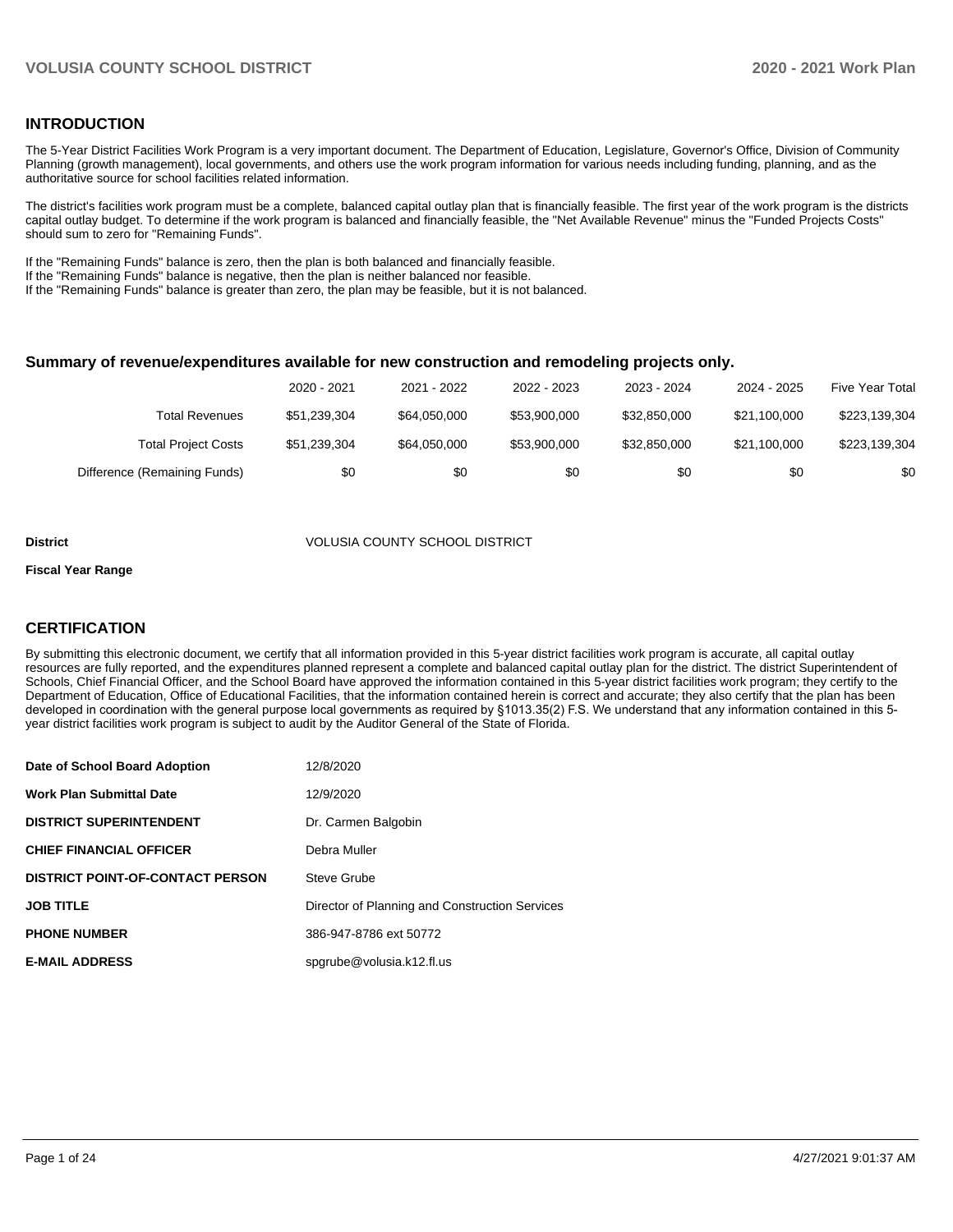# **Expenditures**

#### **Expenditure for Maintenance, Repair and Renovation from 1.50-Mills and PECO**

Annually, prior to the adoption of the district school budget, each school board must prepare a tentative district facilities work program that includes a schedule of major repair and renovation projects necessary to maintain the educational and ancillary facilities of the district.

|                                  | Item                                                                                                                                                                                                                                          |              | 2021 - 2022<br>Projected | 2022 - 2023<br>Projected | 2023 - 2024<br>Projected | 2024 - 2025<br>Projected | <b>Total</b> |  |  |  |
|----------------------------------|-----------------------------------------------------------------------------------------------------------------------------------------------------------------------------------------------------------------------------------------------|--------------|--------------------------|--------------------------|--------------------------|--------------------------|--------------|--|--|--|
| <b>HVAC</b>                      |                                                                                                                                                                                                                                               | \$7,680,000  | \$175.000                | \$1,500,000              | \$0                      | \$0                      | \$9,355,000  |  |  |  |
| Locations:                       | CAMPBELL MIDDLE, CREEKSIDE MIDDLE, DEBARY ELEMENTARY, DELTONA LAKES ELEMENTARY, FOREST LAKE ELEMENTARY,<br>MAINLAND SENIOR HIGH, MANATEE COVE ELEMENTARY, PINE RIDGE SENIOR HIGH, RIVERVIEW LEARNING CENTER,<br><b>TIMBERCREST ELEMENTARY</b> |              |                          |                          |                          |                          |              |  |  |  |
| Flooring                         |                                                                                                                                                                                                                                               | \$0          | \$0                      | \$0                      | \$0                      | \$0                      | \$0          |  |  |  |
| Locations:                       | No Locations for this expenditure.                                                                                                                                                                                                            |              |                          |                          |                          |                          |              |  |  |  |
| Roofing                          |                                                                                                                                                                                                                                               | \$815,000    | \$335,000                | \$0                      | \$0 <sub>1</sub>         | \$0                      | \$1,150,000  |  |  |  |
| Locations:                       | CREEKSIDE MIDDLE, ORMOND BEACH ELEMENTARY, PALM TERRACE ELEMENTARY, PINE TRAIL ELEMENTARY, PORT ORANGE<br>ELEMENTARY, SUGAR MILL ELEMENTARY                                                                                                   |              |                          |                          |                          |                          |              |  |  |  |
| Safety to Life                   |                                                                                                                                                                                                                                               | \$0          | \$0                      | \$0                      | \$0 <sub>1</sub>         | \$0                      | \$0          |  |  |  |
| Locations:                       | No Locations for this expenditure.                                                                                                                                                                                                            |              |                          |                          |                          |                          |              |  |  |  |
| Fencing                          |                                                                                                                                                                                                                                               | \$0          | \$0                      | \$0                      | \$0 <sub>1</sub>         | \$0                      | \$0          |  |  |  |
|                                  | Locations: No Locations for this expenditure.                                                                                                                                                                                                 |              |                          |                          |                          |                          |              |  |  |  |
| Parking                          |                                                                                                                                                                                                                                               | \$165,000    | \$600,000                | \$100,000                | \$0                      | \$0                      | \$865,000    |  |  |  |
| Locations:                       | DELTONA SENIOR HIGH, GALAXY MIDDLE, PORT ORANGE ELEMENTARY                                                                                                                                                                                    |              |                          |                          |                          |                          |              |  |  |  |
| Electrical                       |                                                                                                                                                                                                                                               | \$1,495,000  | \$0                      | \$0                      | \$0 <sub>1</sub>         | \$0                      | \$1,495,000  |  |  |  |
| Locations:                       | ADMINISTRATIVE CENTER, ATLANTIC SENIOR HIGH, SPRUCE CREEK ELEMENTARY, TOMOKA ELEMENTARY                                                                                                                                                       |              |                          |                          |                          |                          |              |  |  |  |
| Fire Alarm                       |                                                                                                                                                                                                                                               | \$1,150,000  | \$0                      | \$450,000                | \$0                      | \$0                      | \$1,600,000  |  |  |  |
|                                  | Locations: LOUISE S MCINNIS ELEMENTARY, OSCEOLA ELEMENTARY, PATHWAYS ELEMENTARY, PORT ORANGE ELEMENTARY, RIVERVIEW<br>LEARNING CENTER, SWEETWATER ELEMENTARY                                                                                  |              |                          |                          |                          |                          |              |  |  |  |
| Telephone/Intercom System        |                                                                                                                                                                                                                                               | \$800,000    | \$250,000                | \$510,000                | \$0                      | \$0                      | \$1,560,000  |  |  |  |
|                                  | Locations: FRIENDSHIP ELEMENTARY, GALAXY MIDDLE, MAINLAND SENIOR HIGH, RIVERVIEW LEARNING CENTER, TOMOKA ELEMENTARY                                                                                                                           |              |                          |                          |                          |                          |              |  |  |  |
| <b>Closed Circuit Television</b> |                                                                                                                                                                                                                                               | \$0          | \$0                      | \$0                      | \$0 <sub>1</sub>         | \$0                      | \$0          |  |  |  |
| Locations:                       | No Locations for this expenditure.                                                                                                                                                                                                            |              |                          |                          |                          |                          |              |  |  |  |
| Paint                            |                                                                                                                                                                                                                                               | \$0          | \$0                      | \$0                      | \$0 <sub>1</sub>         | \$0                      | \$0          |  |  |  |
|                                  | Locations: No Locations for this expenditure.                                                                                                                                                                                                 |              |                          |                          |                          |                          |              |  |  |  |
| Maintenance/Repair               |                                                                                                                                                                                                                                               | \$175,000    | \$400,000                | \$0                      | \$0                      | \$0                      | \$575,000    |  |  |  |
|                                  | Locations: FACILITIES SERVICES, MAINLAND SENIOR HIGH                                                                                                                                                                                          |              |                          |                          |                          |                          |              |  |  |  |
|                                  | <b>Sub Total:</b>                                                                                                                                                                                                                             | \$12,280,000 | \$1,760,000              | \$2,560,000              | \$0                      | \$0                      | \$16,600,000 |  |  |  |
|                                  |                                                                                                                                                                                                                                               |              |                          |                          |                          |                          |              |  |  |  |

| <b>PF</b><br>'itures<br>$\cdots$<br>nno<br>1151 IC<br>J1<br>. – 11 IU.<br>. A LJ<br>ື | w | $\sim$<br>w | $\sim$<br>w | n, | m.n<br>- JU | <br>ມບ |
|---------------------------------------------------------------------------------------|---|-------------|-------------|----|-------------|--------|
|---------------------------------------------------------------------------------------|---|-------------|-------------|----|-------------|--------|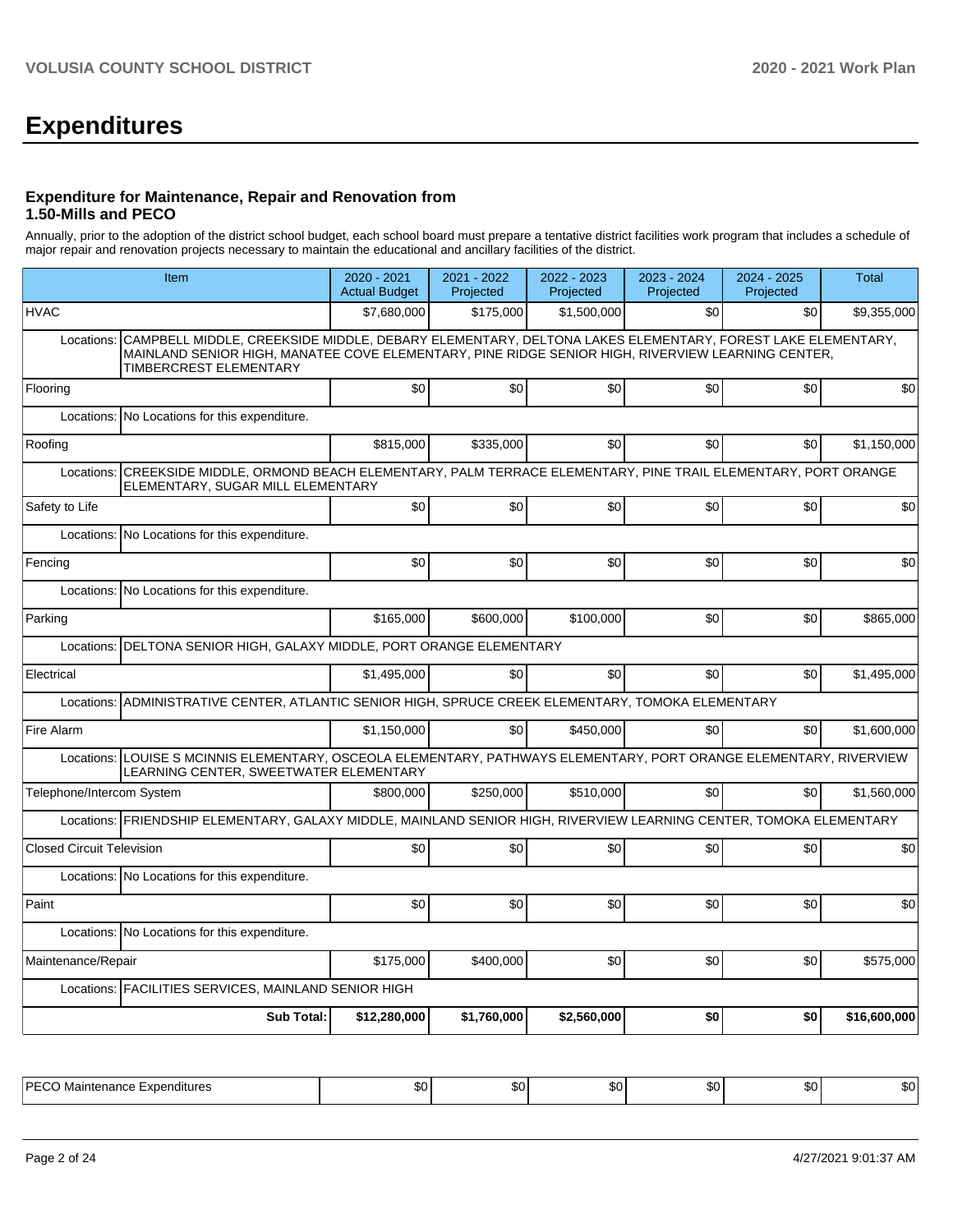| 1.50 Mill Sub Total: I | \$24.715.697 | \$14,045,697 | \$16,845,697 | \$14,285,697 | \$14,285,697 | \$84.178.485 |
|------------------------|--------------|--------------|--------------|--------------|--------------|--------------|

| <b>Other Items</b>                                                                                                                                                                                                                                                                                                                                                                                                                                                                                                                                                                                                                                                                                                                                                                                                                                                                                                                                                                                                                                                                                                                                                                                                                                                                                                                                                                                                                                                                                                                                                                                                                                                                                                                                                                                                                                                                                                                                                                                                                                                                   | 2020 - 2021<br><b>Actual Budget</b> | 2021 - 2022<br>Projected | $2022 - 2023$<br>Projected | 2023 - 2024<br>Projected | 2024 - 2025<br>Projected | Total        |  |  |
|--------------------------------------------------------------------------------------------------------------------------------------------------------------------------------------------------------------------------------------------------------------------------------------------------------------------------------------------------------------------------------------------------------------------------------------------------------------------------------------------------------------------------------------------------------------------------------------------------------------------------------------------------------------------------------------------------------------------------------------------------------------------------------------------------------------------------------------------------------------------------------------------------------------------------------------------------------------------------------------------------------------------------------------------------------------------------------------------------------------------------------------------------------------------------------------------------------------------------------------------------------------------------------------------------------------------------------------------------------------------------------------------------------------------------------------------------------------------------------------------------------------------------------------------------------------------------------------------------------------------------------------------------------------------------------------------------------------------------------------------------------------------------------------------------------------------------------------------------------------------------------------------------------------------------------------------------------------------------------------------------------------------------------------------------------------------------------------|-------------------------------------|--------------------------|----------------------------|--------------------------|--------------------------|--------------|--|--|
| Facilities Management - Various Projects                                                                                                                                                                                                                                                                                                                                                                                                                                                                                                                                                                                                                                                                                                                                                                                                                                                                                                                                                                                                                                                                                                                                                                                                                                                                                                                                                                                                                                                                                                                                                                                                                                                                                                                                                                                                                                                                                                                                                                                                                                             | \$2,800,000                         | \$2,800,000              | \$2,800,000                | \$2,800,000              | \$2,800,000              | \$14,000,000 |  |  |
| Locations ADMINISTRATIVE CENTER, ATLANTIC SENIOR HIGH, BLUE LAKE ELEMENTARY, BONNER ELEMENTARY, BREWSTER CENTER,<br>CAMPBELL MIDDLE, CENTRAL WAREHOUSE & TRANSPORTATION, CHAMPION ELEMENTARY, CHISHOLM ELEMENTARY, CITRUS<br>GROVE ELEMENTARY, CORONADO BEACH ELEMENTARY, CREEKSIDE MIDDLE, CYPRESS CREEK ELEMENTARY, DAVID C.<br>HINSON SR., Daytona Transportation, DEBARY ELEMENTARY, DELAND MIDDLE, DELAND SENIOR HIGH, DELTONA LAKES<br>ELEMENTARY, DELTONA MAINTENANCE & TRANSPORTATION, DELTONA MIDDLE, DELTONA SENIOR HIGH, DISCOVERY<br>ELEMENTARY, EDGEWATER PUBLIC ELEMENTARY, EDITH I STARKE ELEMENTARY, ENTERPRISE ELEMENTARY, FACILITIES<br>SERVICES, FOREST LAKE ELEMENTARY, FREEDOM ELEMENTARY, FRIENDSHIP ELEMENTARY, GALAXY MIDDLE, GEORGE W<br>MARKS ELEMENTARY, HERBERT STREET CENTER, HERITAGE MIDDLE, HIGHBANKS LEARNING CENTER WEST, HOLLY HILL<br>SCHOOL, HORIZON ELEMENTARY, INDIAN RIVER ELEMENTARY, LOUISE S MCINNIS ELEMENTARY, MAINLAND SENIOR HIGH,<br>MANATEE COVE ELEMENTARY, NEW SMYRNA BEACH HIGH SCHOOL (NEW), NEW SMYRNA BEACH MIDDLE, ORANGE CITY<br>ELEMENTARY, ORMOND BEACH ELEMENTARY, ORMOND BEACH MIDDLE, ORMOND BEACH TRANSPORTATION, ORTONA<br>ELEMENTARY, OSCEOLA ELEMENTARY, OSTEEN ELEMENTARY, PALM TERRACE ELEMENTARY, PATHWAYS ELEMENTARY, Piers<br>Elementary (NEW), PIERSON ELEMENTARY(OLD), PINE RIDGE SENIOR HIGH, PINE TRAIL ELEMENTARY, PORT ORANGE<br>ELEMENTARY, PRIDE ELEMENTARY, R J LONGSTREET ELEMENTARY, READ-PATTILLO ELEMENTARY, RIVER SPRINGS MIDDLE<br>SCHOOL, RIVERVIEW LEARNING CENTER, SEABREEZE SENIOR HIGH, SILVER SANDS MIDDLE, SOUTH DAYTONA ELEMENTARY,<br>SOUTHWESTERN MIDDLE, SPIRIT ELEMENTARY, SPRUCE CREEK ELEMENTARY, SPRUCE CREEK SENIOR HIGH, SUGAR MILL<br>ELEMENTARY, SUNRISE ELEMENTARY, SWEETWATER ELEMENTARY, T D TAYLOR MIDDLE HIGH, TIMBERCREST ELEMENTARY,<br>TOMOKA ELEMENTARY, TURIE T SMALL ELEMENTARY, TURNBULL TRANSPORTATION, UNIVERSITY HIGH SCHOOL, VOLUSIA<br>COUNTY SUPERINTENDENT'S OFFICE, VOLUSIA PINES ELEMENTARY, WESTSIDE ELEMENTARY, WOODWARD AVENUE<br><b>ELEMENTARY</b> |                                     |                          |                            |                          |                          |              |  |  |
| Pavilions                                                                                                                                                                                                                                                                                                                                                                                                                                                                                                                                                                                                                                                                                                                                                                                                                                                                                                                                                                                                                                                                                                                                                                                                                                                                                                                                                                                                                                                                                                                                                                                                                                                                                                                                                                                                                                                                                                                                                                                                                                                                            | \$750,000                           | \$350,000                | \$350,000                  | \$350,000                | \$350,000                | \$2,150,000  |  |  |
| Locations ENTERPRISE ELEMENTARY, R J LONGSTREET ELEMENTARY, SPRUCE CREEK ELEMENTARY                                                                                                                                                                                                                                                                                                                                                                                                                                                                                                                                                                                                                                                                                                                                                                                                                                                                                                                                                                                                                                                                                                                                                                                                                                                                                                                                                                                                                                                                                                                                                                                                                                                                                                                                                                                                                                                                                                                                                                                                  |                                     |                          |                            |                          |                          |              |  |  |
| Playgrounds                                                                                                                                                                                                                                                                                                                                                                                                                                                                                                                                                                                                                                                                                                                                                                                                                                                                                                                                                                                                                                                                                                                                                                                                                                                                                                                                                                                                                                                                                                                                                                                                                                                                                                                                                                                                                                                                                                                                                                                                                                                                          | \$300,000                           | \$300,000                | \$300,000                  | \$300,000                | \$300,000                | \$1,500,000  |  |  |
| Locations DELTONA LAKES ELEMENTARY, INDIAN RIVER ELEMENTARY, PINE TRAIL ELEMENTARY, R J LONGSTREET ELEMENTARY                                                                                                                                                                                                                                                                                                                                                                                                                                                                                                                                                                                                                                                                                                                                                                                                                                                                                                                                                                                                                                                                                                                                                                                                                                                                                                                                                                                                                                                                                                                                                                                                                                                                                                                                                                                                                                                                                                                                                                        |                                     |                          |                            |                          |                          |              |  |  |
| CO & DS Variance                                                                                                                                                                                                                                                                                                                                                                                                                                                                                                                                                                                                                                                                                                                                                                                                                                                                                                                                                                                                                                                                                                                                                                                                                                                                                                                                                                                                                                                                                                                                                                                                                                                                                                                                                                                                                                                                                                                                                                                                                                                                     | \$1,585,697                         | \$1,585,697              | \$1,585,697                | \$1,585,697              | \$1,585,697              | \$7,928,485  |  |  |
| Locations ADMINISTRATIVE CENTER, ATLANTIC SENIOR HIGH, BICENTENNIAL PARK, BLUE LAKE ELEMENTARY, BONNER ELEMENTARY,<br>BREWSTER CENTER, CAMPBELL MIDDLE, CENTRAL WAREHOUSE & TRANSPORTATION, CHAMPION ELEMENTARY, CHISHOLM<br>ELEMENTARY, CITRUS GROVE ELEMENTARY, CORONADO BEACH ELEMENTARY, CREEKSIDE MIDDLE, CYPRESS CREEK<br>ELEMENTARY, DAVID C. HINSON SR., Daytona Transportation, DEBARY ELEMENTARY, DELAND MIDDLE, DELAND SENIOR HIGH,<br>DELTONA LAKES ELEMENTARY, DELTONA MAINTENANCE & TRANSPORTATION, DELTONA MIDDLE, DELTONA SENIOR HIGH,<br>DISCOVERY ELEMENTARY, EDGEWATER PUBLIC ELEMENTARY, EDITH I STARKE ELEMENTARY, ENTERPRISE ELEMENTARY,<br>FACILITIES SERVICES, FOREST LAKE ELEMENTARY, FREEDOM ELEMENTARY, FRIENDSHIP ELEMENTARY, GALAXY MIDDLE,<br>GEORGE W MARKS ELEMENTARY, HERBERT STREET CENTER, HERITAGE MIDDLE, HIGHBANKS LEARNING CENTER WEST,<br>HOLLY HILL SCHOOL, HORIZON ELEMENTARY, INDIAN RIVER ELEMENTARY, LOUISE S MCINNIS ELEMENTARY, MAINLAND<br>SENIOR HIGH, MANATEE COVE ELEMENTARY, NEW SMYRNA BEACH HIGH SCHOOL (NEW), NEW SMYRNA BEACH MIDDLE,<br>ORANGE CITY ELEMENTARY, ORMOND BEACH ELEMENTARY, ORMOND BEACH MIDDLE, ORMOND BEACH TRANSPORTATION,<br>ORTONA ELEMENTARY, OSCEOLA ELEMENTARY, OSTEEN ELEMENTARY, PALM TERRACE ELEMENTARY, PATHWAYS<br>ELEMENTARY, Pierson Elementary (NEW), PINE RIDGE SENIOR HIGH, PINE TRAIL ELEMENTARY, PORT ORANGE ELEMENTARY,<br>PRIDE ELEMENTARY, R J LONGSTREET ELEMENTARY, READ-PATTILLO ELEMENTARY, RIVER SPRINGS MIDDLE SCHOOL,<br>RIVERVIEW LEARNING CENTER, SEABREEZE SENIOR HIGH, SILVER SANDS MIDDLE, SOUTH DAYTONA ELEMENTARY,<br>SOUTHWESTERN MIDDLE, SPIRIT ELEMENTARY, SPRUCE CREEK ELEMENTARY, SPRUCE CREEK SENIOR HIGH, SUGAR MILL<br>ELEMENTARY, SUNRISE ELEMENTARY, SWEETWATER ELEMENTARY, T D TAYLOR MIDDLE HIGH, TIMBERCREST ELEMENTARY,<br>TOMOKA ELEMENTARY, TURIE T SMALL ELEMENTARY, TURNBULL TRANSPORTATION, UNIVERSITY HIGH SCHOOL, VOLUSIA<br>COUNTY SUPERINTENDENT'S OFFICE, VOLUSIA PINES ELEMENTARY, WESTSIDE ELEMENTARY, WOODWARD AVENUE                          |                                     |                          |                            |                          |                          |              |  |  |
| <b>ELEMENTARY</b><br>Media Center Retrofit                                                                                                                                                                                                                                                                                                                                                                                                                                                                                                                                                                                                                                                                                                                                                                                                                                                                                                                                                                                                                                                                                                                                                                                                                                                                                                                                                                                                                                                                                                                                                                                                                                                                                                                                                                                                                                                                                                                                                                                                                                           | \$1,000,000                         | \$0                      | \$0                        | \$0                      | \$0                      | \$1,000,000  |  |  |
| LOUISE S MCINNIS ELEMENTARY, TURIE T SMALL ELEMENTARY<br>Locations                                                                                                                                                                                                                                                                                                                                                                                                                                                                                                                                                                                                                                                                                                                                                                                                                                                                                                                                                                                                                                                                                                                                                                                                                                                                                                                                                                                                                                                                                                                                                                                                                                                                                                                                                                                                                                                                                                                                                                                                                   |                                     |                          |                            |                          |                          |              |  |  |
| Minor Projects < \$25K                                                                                                                                                                                                                                                                                                                                                                                                                                                                                                                                                                                                                                                                                                                                                                                                                                                                                                                                                                                                                                                                                                                                                                                                                                                                                                                                                                                                                                                                                                                                                                                                                                                                                                                                                                                                                                                                                                                                                                                                                                                               | \$3,000,000                         | \$4,000,000              | \$4,000,000                | \$4,000,000              | \$4,000,000              | \$19,000,000 |  |  |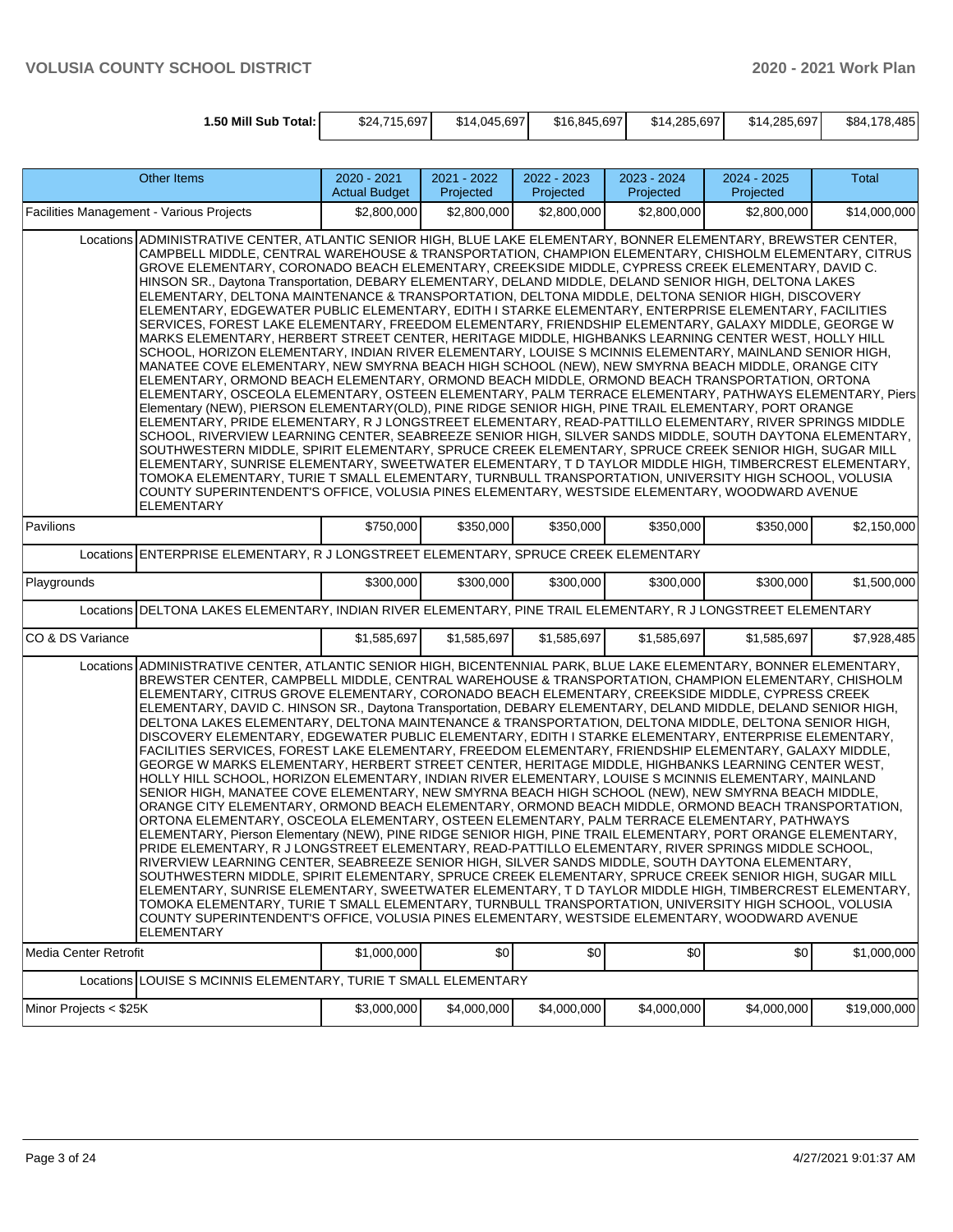| ELEMENTARY                                                                                                                                                                                                                                                                                                                                                                                                                                                                                                                                                                                                                                                                                                                                                                                                                                                                                                                                                                                                                                                                                                                                                                                                                                                                                                                                                                                                                                                                                                                                                                                                                                                                                                                                                                                                                                                                                                                                                                                                                                                                       | Locations ADMINISTRATIVE CENTER, ATLANTIC SENIOR HIGH, BICENTENNIAL PARK, BLUE LAKE ELEMENTARY, BONNER ELEMENTARY,<br>BREWSTER CENTER, CAMPBELL MIDDLE, CENTRAL WAREHOUSE & TRANSPORTATION, CHAMPION ELEMENTARY, CHISHOLM<br>ELEMENTARY, CITRUS GROVE ELEMENTARY, CORONADO BEACH ELEMENTARY, CREEKSIDE MIDDLE, CYPRESS CREEK<br>ELEMENTARY, DAVID C. HINSON SR., Daytona Transportation, DEBARY ELEMENTARY, DELAND MIDDLE, DELAND SENIOR HIGH,<br>DELTONA LAKES ELEMENTARY, DELTONA MAINTENANCE & TRANSPORTATION, DELTONA MIDDLE, DELTONA SENIOR HIGH,<br>DISCOVERY ELEMENTARY, EDGEWATER PUBLIC ELEMENTARY, EDITH I STARKE ELEMENTARY, ENTERPRISE ELEMENTARY,<br>FACILITIES SERVICES, FOREST LAKE ELEMENTARY, FREEDOM ELEMENTARY, FRIENDSHIP ELEMENTARY, GALAXY MIDDLE,<br>GEORGE W MARKS ELEMENTARY, HERBERT STREET CENTER, HERITAGE MIDDLE, HIGHBANKS LEARNING CENTER WEST,<br>HOLLY HILL SCHOOL, HORIZON ELEMENTARY, INDIAN RIVER ELEMENTARY, LOUISE S MCINNIS ELEMENTARY, MAINLAND<br>SENIOR HIGH, MANATEE COVE ELEMENTARY, NEW SMYRNA BEACH HIGH SCHOOL (NEW), NEW SMYRNA BEACH MIDDLE,<br>ORANGE CITY ELEMENTARY, ORMOND BEACH ELEMENTARY, ORMOND BEACH MIDDLE, ORMOND BEACH TRANSPORTATION,<br>ORTONA ELEMENTARY, OSCEOLA ELEMENTARY, OSTEEN ELEMENTARY, PALM TERRACE ELEMENTARY, PATHWAYS<br>ELEMENTARY, PIERSON ELEMENTARY(OLD), PINE RIDGE SENIOR HIGH, PINE TRAIL ELEMENTARY, PORT ORANGE ELEMENTAR'<br>PRIDE ELEMENTARY, R J LONGSTREET ELEMENTARY, READ-PATTILLO ELEMENTARY, RIVER SPRINGS MIDDLE SCHOOL,<br>RIVERVIEW LEARNING CENTER, SEABREEZE SENIOR HIGH, SILVER SANDS MIDDLE, SOUTH DAYTONA ELEMENTARY,<br>SOUTHWESTERN MIDDLE, SPIRIT ELEMENTARY, SPRUCE CREEK ELEMENTARY, SPRUCE CREEK SENIOR HIGH, SUGAR MILL<br>ELEMENTARY, SUNRISE ELEMENTARY, SWEETWATER ELEMENTARY, T D TAYLOR MIDDLE HIGH, TIMBERCREST ELEMENTARY,<br>TOMOKA ELEMENTARY, TURIE T SMALL ELEMENTARY, TURNBULL TRANSPORTATION, UNIVERSITY HIGH SCHOOL, VOLUSIA<br>COUNTY SUPERINTENDENT'S OFFICE, VOLUSIA PINES ELEMENTARY, WESTSIDE ELEMENTARY, WOODWARD AVENUE |              |              |              |              |              |  |  |  |  |
|----------------------------------------------------------------------------------------------------------------------------------------------------------------------------------------------------------------------------------------------------------------------------------------------------------------------------------------------------------------------------------------------------------------------------------------------------------------------------------------------------------------------------------------------------------------------------------------------------------------------------------------------------------------------------------------------------------------------------------------------------------------------------------------------------------------------------------------------------------------------------------------------------------------------------------------------------------------------------------------------------------------------------------------------------------------------------------------------------------------------------------------------------------------------------------------------------------------------------------------------------------------------------------------------------------------------------------------------------------------------------------------------------------------------------------------------------------------------------------------------------------------------------------------------------------------------------------------------------------------------------------------------------------------------------------------------------------------------------------------------------------------------------------------------------------------------------------------------------------------------------------------------------------------------------------------------------------------------------------------------------------------------------------------------------------------------------------|-----------------------------------------------------------------------------------------------------------------------------------------------------------------------------------------------------------------------------------------------------------------------------------------------------------------------------------------------------------------------------------------------------------------------------------------------------------------------------------------------------------------------------------------------------------------------------------------------------------------------------------------------------------------------------------------------------------------------------------------------------------------------------------------------------------------------------------------------------------------------------------------------------------------------------------------------------------------------------------------------------------------------------------------------------------------------------------------------------------------------------------------------------------------------------------------------------------------------------------------------------------------------------------------------------------------------------------------------------------------------------------------------------------------------------------------------------------------------------------------------------------------------------------------------------------------------------------------------------------------------------------------------------------------------------------------------------------------------------------------------------------------------------------------------------------------------------------------------------------------------------------------------------------------------------------------------------------------------------------------------------------------------------------------------------------|--------------|--------------|--------------|--------------|--------------|--|--|--|--|
| Infrastructure for Technology                                                                                                                                                                                                                                                                                                                                                                                                                                                                                                                                                                                                                                                                                                                                                                                                                                                                                                                                                                                                                                                                                                                                                                                                                                                                                                                                                                                                                                                                                                                                                                                                                                                                                                                                                                                                                                                                                                                                                                                                                                                    | \$250,000                                                                                                                                                                                                                                                                                                                                                                                                                                                                                                                                                                                                                                                                                                                                                                                                                                                                                                                                                                                                                                                                                                                                                                                                                                                                                                                                                                                                                                                                                                                                                                                                                                                                                                                                                                                                                                                                                                                                                                                                                                                 | \$250.000    | \$250,000    | \$250.000    | \$250.000    | \$1,250,000  |  |  |  |  |
| Locations ADMINISTRATIVE CENTER, ATLANTIC SENIOR HIGH, BICENTENNIAL PARK, BLUE LAKE ELEMENTARY, BONNER ELEMENTARY,<br>BREWSTER CENTER, CAMPBELL MIDDLE, CENTRAL WAREHOUSE & TRANSPORTATION, CHAMPION ELEMENTARY, CHISHOLM<br>ELEMENTARY, CITRUS GROVE ELEMENTARY, CORONADO BEACH ELEMENTARY, CREEKSIDE MIDDLE, CYPRESS CREEK<br>ELEMENTARY, DAVID C. HINSON SR., Daytona Transportation, DEBARY ELEMENTARY, DELAND MIDDLE, DELAND SENIOR HIGH,<br>DELTONA LAKES ELEMENTARY, DELTONA MAINTENANCE & TRANSPORTATION, DELTONA MIDDLE, DELTONA SENIOR HIGH,<br>DISCOVERY ELEMENTARY, EDGEWATER PUBLIC ELEMENTARY, EDITH I STARKE ELEMENTARY, ENTERPRISE ELEMENTARY,<br>FACILITIES SERVICES, FOREST LAKE ELEMENTARY, FREEDOM ELEMENTARY, FRIENDSHIP ELEMENTARY, GALAXY MIDDLE,<br>GEORGE W MARKS ELEMENTARY, HERBERT STREET CENTER, HERITAGE MIDDLE, HIGHBANKS LEARNING CENTER WEST,<br>HOLLY HILL SCHOOL, HORIZON ELEMENTARY, INDIAN RIVER ELEMENTARY, LOUISE S MCINNIS ELEMENTARY, MAINLAND<br>SENIOR HIGH, MANATEE COVE ELEMENTARY, NEW SMYRNA BEACH HIGH SCHOOL (NEW), NEW SMYRNA BEACH MIDDLE,<br>ORANGE CITY ELEMENTARY, ORMOND BEACH ELEMENTARY, ORMOND BEACH MIDDLE, ORMOND BEACH TRANSPORTATION,<br>ORTONA ELEMENTARY. OSCEOLA ELEMENTARY. OSTEEN ELEMENTARY. PALM TERRACE ELEMENTARY. PATHWAYS<br>ELEMENTARY, Pierson Elementary (NEW), PINE RIDGE SENIOR HIGH, PINE TRAIL ELEMENTARY, PORT ORANGE ELEMENTARY,<br>PRIDE ELEMENTARY, R J LONGSTREET ELEMENTARY, READ-PATTILLO ELEMENTARY, RIVER SPRINGS MIDDLE SCHOOL,<br>RIVERVIEW LEARNING CENTER, SEABREEZE SENIOR HIGH, SILVER SANDS MIDDLE, SOUTH DAYTONA ELEMENTARY,<br>SOUTHWESTERN MIDDLE, SPIRIT ELEMENTARY, SPRUCE CREEK ELEMENTARY, SPRUCE CREEK SENIOR HIGH, SUGAR MILL<br>ELEMENTARY, SUNRISE ELEMENTARY, SWEETWATER ELEMENTARY, T D TAYLOR MIDDLE HIGH, TIMBERCREST ELEMENTARY,<br>TOMOKA ELEMENTARY, TURIE T SMALL ELEMENTARY, TURNBULL TRANSPORTATION, UNIVERSITY HIGH SCHOOL, VOLUSIA<br>COUNTY SUPERINTENDENT'S OFFICE, VOLUSIA PINES ELEMENTARY, WESTSIDE ELEMENTARY, WOODWARD AVENUE<br><b>ELEMENTARY</b> |                                                                                                                                                                                                                                                                                                                                                                                                                                                                                                                                                                                                                                                                                                                                                                                                                                                                                                                                                                                                                                                                                                                                                                                                                                                                                                                                                                                                                                                                                                                                                                                                                                                                                                                                                                                                                                                                                                                                                                                                                                                           |              |              |              |              |              |  |  |  |  |
| <b>High School Athletics</b>                                                                                                                                                                                                                                                                                                                                                                                                                                                                                                                                                                                                                                                                                                                                                                                                                                                                                                                                                                                                                                                                                                                                                                                                                                                                                                                                                                                                                                                                                                                                                                                                                                                                                                                                                                                                                                                                                                                                                                                                                                                     | \$1,750,000                                                                                                                                                                                                                                                                                                                                                                                                                                                                                                                                                                                                                                                                                                                                                                                                                                                                                                                                                                                                                                                                                                                                                                                                                                                                                                                                                                                                                                                                                                                                                                                                                                                                                                                                                                                                                                                                                                                                                                                                                                               | \$2,000,000  | \$3,000,000  | \$3,000,000  | \$3,000,000  | \$12,750,000 |  |  |  |  |
| Locations ATLANTIC SENIOR HIGH, DELAND SENIOR HIGH, DELTONA SENIOR HIGH, MAINLAND SENIOR HIGH, NEW SMYRNA BEACH HIGH<br>SCHOOL (NEW), PINE RIDGE SENIOR HIGH, SEABREEZE SENIOR HIGH, SPRUCE CREEK SENIOR HIGH, T D TAYLOR MIDDLE<br>HIGH, UNIVERSITY HIGH SCHOOL                                                                                                                                                                                                                                                                                                                                                                                                                                                                                                                                                                                                                                                                                                                                                                                                                                                                                                                                                                                                                                                                                                                                                                                                                                                                                                                                                                                                                                                                                                                                                                                                                                                                                                                                                                                                                 |                                                                                                                                                                                                                                                                                                                                                                                                                                                                                                                                                                                                                                                                                                                                                                                                                                                                                                                                                                                                                                                                                                                                                                                                                                                                                                                                                                                                                                                                                                                                                                                                                                                                                                                                                                                                                                                                                                                                                                                                                                                           |              |              |              |              |              |  |  |  |  |
| Security                                                                                                                                                                                                                                                                                                                                                                                                                                                                                                                                                                                                                                                                                                                                                                                                                                                                                                                                                                                                                                                                                                                                                                                                                                                                                                                                                                                                                                                                                                                                                                                                                                                                                                                                                                                                                                                                                                                                                                                                                                                                         | \$1,000,000                                                                                                                                                                                                                                                                                                                                                                                                                                                                                                                                                                                                                                                                                                                                                                                                                                                                                                                                                                                                                                                                                                                                                                                                                                                                                                                                                                                                                                                                                                                                                                                                                                                                                                                                                                                                                                                                                                                                                                                                                                               | \$1.000.000  | \$2,000,000  | \$2,000,000  | \$2,000,000  | \$8,000,000  |  |  |  |  |
| BLUE LAKE ELEMENTARY, CHAMPION ELEMENTARY, CITRUS GROVE ELEMENTARY, DELAND MIDDLE, DELAND SENIOR HIGH,<br>Locations<br>DELTONA SENIOR HIGH, EDITH I STARKE ELEMENTARY, HOLLY HILL SCHOOL, INDIAN RIVER ELEMENTARY, MAINLAND SENIOR<br>HIGH, NEW SMYRNA BEACH HIGH SCHOOL (NEW), PINE RIDGE SENIOR HIGH, TURIE T SMALL ELEMENTARY                                                                                                                                                                                                                                                                                                                                                                                                                                                                                                                                                                                                                                                                                                                                                                                                                                                                                                                                                                                                                                                                                                                                                                                                                                                                                                                                                                                                                                                                                                                                                                                                                                                                                                                                                 |                                                                                                                                                                                                                                                                                                                                                                                                                                                                                                                                                                                                                                                                                                                                                                                                                                                                                                                                                                                                                                                                                                                                                                                                                                                                                                                                                                                                                                                                                                                                                                                                                                                                                                                                                                                                                                                                                                                                                                                                                                                           |              |              |              |              |              |  |  |  |  |
| Total:                                                                                                                                                                                                                                                                                                                                                                                                                                                                                                                                                                                                                                                                                                                                                                                                                                                                                                                                                                                                                                                                                                                                                                                                                                                                                                                                                                                                                                                                                                                                                                                                                                                                                                                                                                                                                                                                                                                                                                                                                                                                           | \$24,715,697                                                                                                                                                                                                                                                                                                                                                                                                                                                                                                                                                                                                                                                                                                                                                                                                                                                                                                                                                                                                                                                                                                                                                                                                                                                                                                                                                                                                                                                                                                                                                                                                                                                                                                                                                                                                                                                                                                                                                                                                                                              | \$14,045,697 | \$16,845,697 | \$14,285,697 | \$14,285,697 | \$84,178,485 |  |  |  |  |

## **Local 1.50 Mill Expenditure For Maintenance, Repair and Renovation**

Anticipated expenditures expected from local funding sources over the years covered by the current work plan.

| Item                                      | 2020 - 2021<br><b>Actual Budget</b> | 2021 - 2022<br>Projected | $2022 - 2023$<br>Projected | 2023 - 2024<br>Projected | 2024 - 2025<br>Projected | Total        |
|-------------------------------------------|-------------------------------------|--------------------------|----------------------------|--------------------------|--------------------------|--------------|
| Remaining Maint and Repair from 1.5 Mills | \$24,715,697                        | \$14,045,697             | \$16,845,697               | \$14,285,697             | \$14.285.697             | \$84,178,485 |
| Maintenance/Repair Salaries               | \$6,400,000                         | \$4,400,000              | \$2,400,000                | \$2,400,000              | \$2,400,000              | \$18,000,000 |
| School Bus Purchases                      | \$2,297,900                         | \$2,319,200              | \$2,319,200                | \$2,319,200              | \$2,319,200              | \$11,574,700 |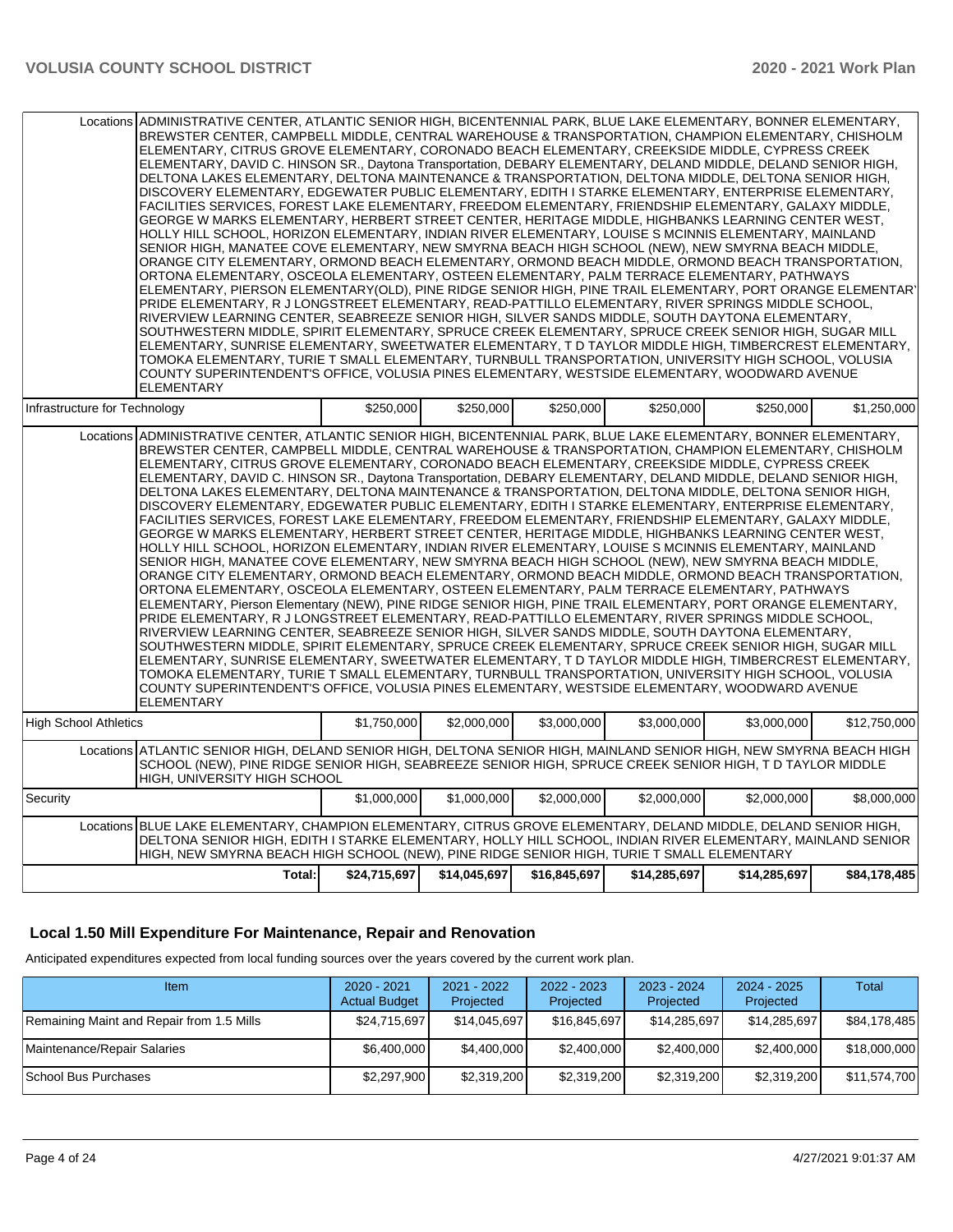| <b>Other Vehicle Purchases</b>                               | \$500,000     | \$500,000    | \$500,000    | \$500,000    | \$500,000    | \$2,500,000   |
|--------------------------------------------------------------|---------------|--------------|--------------|--------------|--------------|---------------|
| <b>Capital Outlay Equipment</b>                              | \$500,000     | \$1,000,000  | \$1,000,000  | \$1,000,000  | \$1,000,000  | \$4,500,000   |
| Rent/Lease Payments                                          | \$0           | \$0          | \$0          | \$0          | \$0          | \$0           |
| <b>COP Debt Service</b>                                      | \$42,538,700  | \$45,854,000 | \$45,861,150 | \$45,863,750 | \$35,028,200 | \$215,145,800 |
| Rent/Lease Relocatables                                      | \$100,000     | \$100,000    | \$100,000    | \$100,000    | \$100,000    | \$500,000     |
| <b>Environmental Problems</b>                                | \$0           | \$0          | \$0          | \$0          | \$0          | \$0           |
| s.1011.14 Debt Service                                       | \$0           | \$0          | \$0          | \$0          | \$0          | \$0           |
| <b>Special Facilities Construction Account</b>               | \$0           | \$0          | \$0          | \$0          | \$0          | \$0           |
| Premiums for Property Casualty Insurance - 1011.71<br>(4a,b) | \$0           | \$0          | \$0          | \$0          | \$0          | \$0           |
| Qualified School Construction Bonds (QSCB)                   | \$0           | \$0          | \$0          | \$0          | \$0          | \$0           |
| Qualified Zone Academy Bonds (QZAB)                          | \$0           | \$0          | \$0          | \$0          | \$0          | \$0           |
| Projects in Progress                                         | \$126,173,236 | \$0          | \$0          | \$0          | \$0          | \$126,173,236 |
| Portables - Moves & Compliance                               | \$400,000     | \$400,000    | \$400,000    | \$400,000    | \$400,000    | \$2,000,000   |
| Network, EDP & Communications Equipment                      | \$9,000,000   | \$9,000,000  | \$9,000,000  | \$9,000,000  | \$9,000,000  | \$45,000,000  |
| Copy Center Lease/Conv. Copier Lease                         | \$879,268     | \$879,268    | \$879,268    | \$929,295    | \$929,295    | \$4,496,394   |
| <b>EES/Class Link/Mutual Link</b>                            | \$910,701     | \$1,020,517  | \$1,020,516  | \$1,020,517  | \$1,020,517  | \$4,992,768   |
| DaaS Technology Device Replacement                           | \$650,000     | \$650,000    | \$650,000    | \$650,000    | \$0          | \$2,600,000   |
| <b>ERP - SAAS Fees/SIS Maint and Hosting Fees</b>            | \$1,275,163   | \$1,275,163  | \$308,600    | \$0          | \$0          | \$2,858,926   |
| <b>Local Expenditure Totals:</b>                             | \$216,340,665 | \$81,443,845 | \$81,284,431 | \$78,468,459 | \$66,982,909 | \$524,520,309 |

## **Revenue**

#### **1.50 Mill Revenue Source**

Schedule of Estimated Capital Outlay Revenue from each currently approved source which is estimated to be available for expenditures on the projects included in the tentative district facilities work program. All amounts are NET after considering carryover balances, interest earned, new COP's, 1011.14 and 1011.15 loans, etc. Districts cannot use 1.5-Mill funds for salaries except for those explicitly associated with maintenance/repair projects. (1011.71 (5), F.S.)

| Item                                                                                | Fund | $2020 - 2021$<br><b>Actual Value</b> | $2021 - 2022$<br>Projected | $2022 - 2023$<br>Projected | $2023 - 2024$<br>Projected | $2024 - 2025$<br>Projected | <b>Total</b>      |
|-------------------------------------------------------------------------------------|------|--------------------------------------|----------------------------|----------------------------|----------------------------|----------------------------|-------------------|
| $(1)$ Non-exempt property<br>lassessed valuation                                    |      | \$44,590,031,500                     | \$47,131,663,296           | \$49,818,168,104           | \$52,657,803,686           | \$55,659,298,496           | \$249,856,965,082 |
| $(2)$ The Millage projected for<br>discretionary capital outlay per<br>ls.1011.71   |      | 1.50                                 | 1.50                       | .50                        | l.50                       | 1.50                       |                   |
| $(3)$ Full value of the 1.50-Mill<br>discretionary capital outlay per<br>ls.1011.71 |      | \$74,911,253                         | \$79.181.194               | \$83,694,522               | \$88,465,110               | \$93.507.621               | \$419,759,700     |
| $(4)$ Value of the portion of the 1.50<br>-Mill ACTUALLY levied                     | 370  | \$64.209.645                         | \$67,869,595               | \$71,738,162               | \$75.827.237               | \$80,149,390               | \$359,794,029     |
| $(5)$ Difference of lines (3) and (4)                                               |      | \$10,701,608                         | \$11,311,599               | \$11,956,360               | \$12,637,873               | \$13,358,231               | \$59,965,671      |

## **PECO Revenue Source**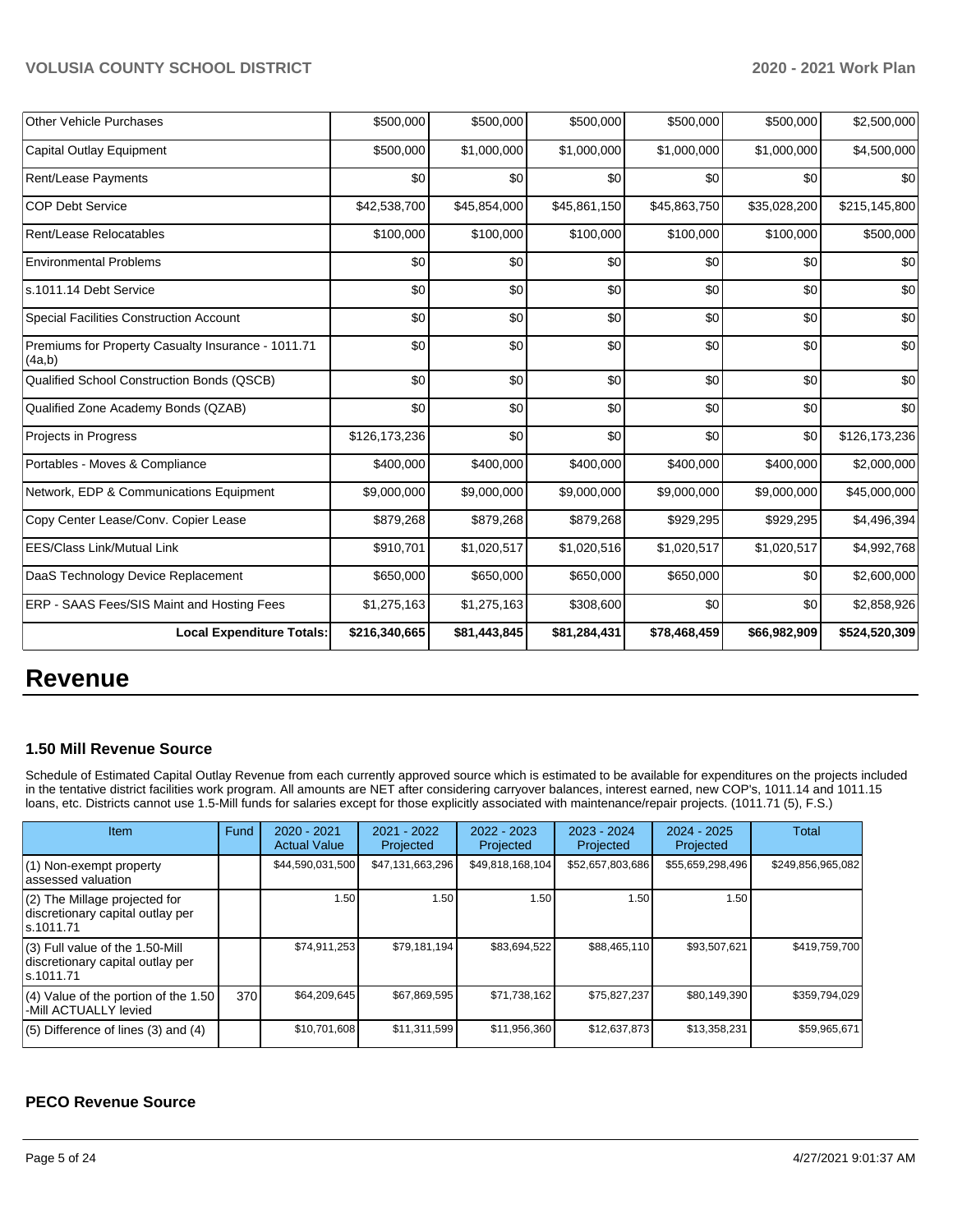The figure in the row designated "PECO Maintenance" will be subtracted from funds available for new construction because PECO maintenance dollars cannot be used for new construction.

| Item                          | Fund | 2020 - 2021<br><b>Actual Budget</b> | 2021 - 2022<br>Projected | 2022 - 2023<br>Projected | $2023 - 2024$<br>Projected | $2024 - 2025$<br>Projected | Total |
|-------------------------------|------|-------------------------------------|--------------------------|--------------------------|----------------------------|----------------------------|-------|
| <b>PECO New Construction</b>  | 340  | \$0                                 | \$0                      | \$0                      | \$0 <sub>1</sub>           | \$0                        | \$0   |
| PECO Maintenance Expenditures |      | \$0                                 | \$0                      | \$0                      | \$0 <sub>1</sub>           | \$0                        | \$0   |
|                               |      | \$0                                 | \$0                      | \$0                      | \$0                        | \$0                        | \$0   |

## **CO & DS Revenue Source**

Revenue from Capital Outlay and Debt Service funds.

| <b>Item</b>                               | Fund | $2020 - 2021$<br><b>Actual Budget</b> | $2021 - 2022$<br>Projected | 2022 - 2023<br>Projected | $2023 - 2024$<br>Projected | $2024 - 2025$<br>Projected | Total        |
|-------------------------------------------|------|---------------------------------------|----------------------------|--------------------------|----------------------------|----------------------------|--------------|
| ICO & DS Cash Flow-through<br>Distributed | 360  | \$2.034.082                           | \$2,034,082                | \$2.034.082              | \$2,034,082                | \$2,034,082                | \$10,170,410 |
| ICO & DS Interest on<br>Undistributed CO  | 360  | \$64,838                              | \$64,838                   | \$64,838                 | \$64,838                   | \$64,838                   | \$324,190    |
|                                           |      | \$2.098.920                           | \$2.098.920                | \$2,098,920              | \$2,098,920                | \$2.098.920                | \$10,494,600 |

#### **Fair Share Revenue Source**

Nothing reported for this section. All legally binding commitments for proportionate fair-share mitigation for impacts on public school facilities must be included in the 5-year district work program.

## **Sales Surtax Referendum**

Specific information about any referendum for a 1-cent or ½-cent surtax referendum during the previous year.

**Did the school district hold a surtax referendum during the past fiscal year 2019 - 2020?**

## **Additional Revenue Source**

Any additional revenue sources

| Item                                                                                                   | 2020 - 2021<br><b>Actual Value</b> | 2021 - 2022<br>Projected | 2022 - 2023<br>Projected | 2023 - 2024<br>Projected | 2024 - 2025<br>Projected | Total |
|--------------------------------------------------------------------------------------------------------|------------------------------------|--------------------------|--------------------------|--------------------------|--------------------------|-------|
| Proceeds from a s.1011.14/15 F.S. Loans I                                                              | \$0                                | \$0                      | \$0                      | \$0                      | \$0                      | \$0   |
| District Bonds - Voted local bond<br>referendum proceeds per s.9, Art VII<br><b>State Constitution</b> | \$0                                | \$0 <sub>1</sub>         | \$0                      | \$0                      | \$0                      | \$0   |
| Proceeds from Special Act Bonds                                                                        | \$0                                | \$0                      | \$0                      | \$0                      | \$0                      | \$0   |
| Estimated Revenue from CO & DS Bond<br>l Sale                                                          | \$0                                | \$0 <sub>1</sub>         | \$0                      | \$0                      | \$0                      | \$0   |

No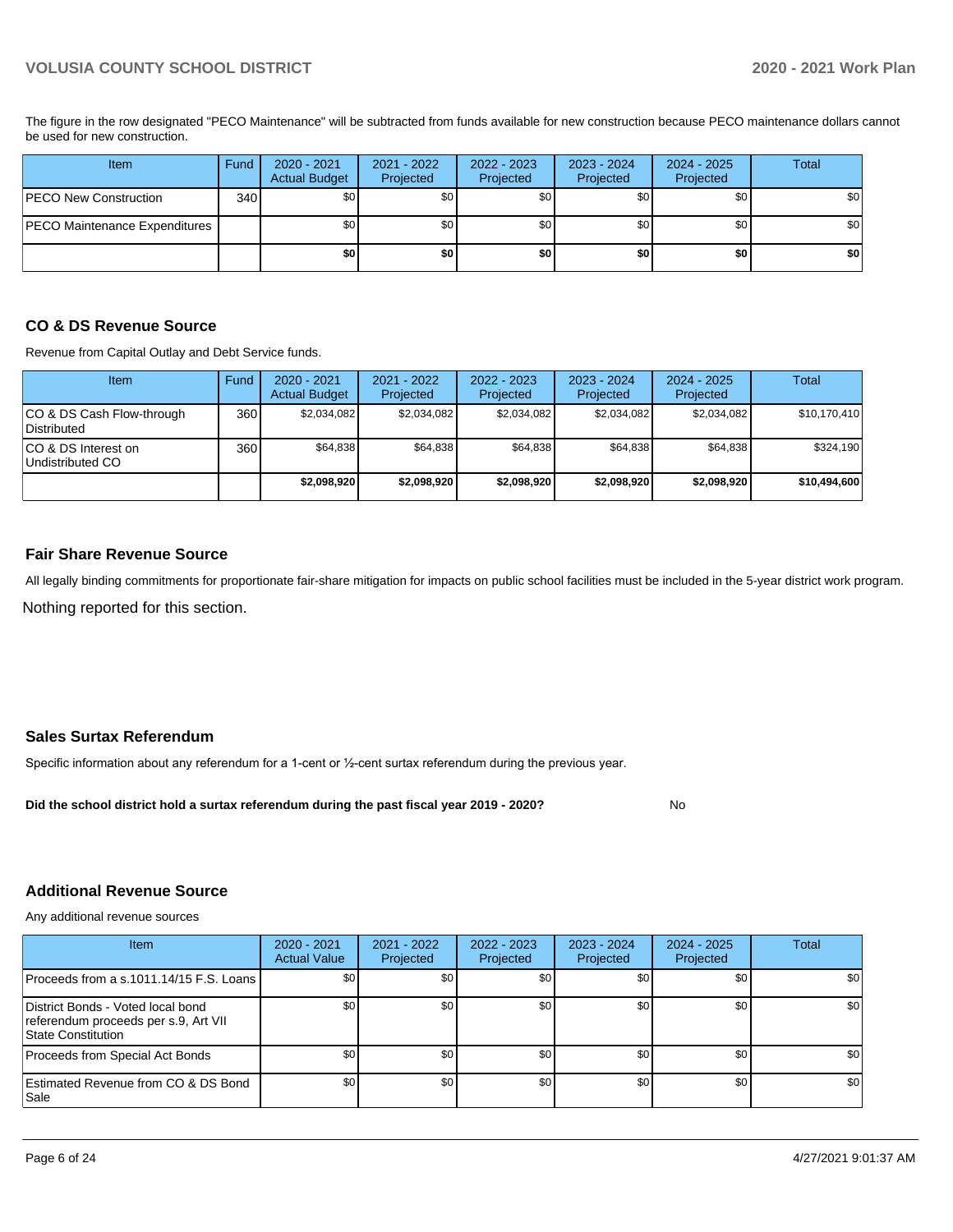| Proceeds from Voted Capital<br>Improvements millage                                                                       | \$0            | \$0            | \$0              | \$0            | \$0             | \$0             |
|---------------------------------------------------------------------------------------------------------------------------|----------------|----------------|------------------|----------------|-----------------|-----------------|
| Other Revenue for Other Capital Projects                                                                                  | \$0            | \$0            | \$0              | \$0            | \$0             | \$0             |
| Proceeds from 1/2 cent sales surtax<br>authorized by school board                                                         | \$45,392,653   | \$49,283,195   | \$43,435,494     | \$43,869,849   | \$44,308,548    | \$226,289,739   |
| Proceeds from local governmental<br>infrastructure sales surtax                                                           | \$0            | \$0            | \$0              | \$0            | \$0             | \$0             |
| Proceeds from Certificates of<br>Participation (COP's) Sale                                                               | \$0            | \$0            | \$0              | \$0            | \$0             | \$0             |
| Classrooms First Bond proceeds amount<br>authorized in FY 1997-98                                                         | \$0            | \$0            | \$0              | \$0            | \$0             | \$0             |
| Classrooms for Kids                                                                                                       | \$0            | \$0            | \$0              | \$0            | \$0             | \$0             |
| <b>District Equity Recognition</b>                                                                                        | \$0            | \$0            | \$0              | \$0            | \$0             | \$0             |
| <b>Federal Grants</b>                                                                                                     | \$0            | \$0            | \$0              | \$0            | \$0             | \$0             |
| Proportionate share mitigation (actual<br>cash revenue only, not in kind donations)                                       | \$0            | \$0            | \$0              | \$0            | \$0             | \$0             |
| Impact fees received                                                                                                      | \$6,000,000    | \$5,000,000    | \$5,000,000      | \$5,000,000    | \$5,000,000     | \$26,000,000    |
| Private donations                                                                                                         | \$0            | \$0            | \$0              | \$0            | \$0             | \$0             |
| Grants from local governments or not-for-<br>profit organizations                                                         | \$0            | \$0            | \$0              | \$0            | \$0             | \$0             |
| Interest, Including Profit On Investment                                                                                  | \$100,000      | \$100,000      | \$100,000        | \$100,000      | \$100,000       | \$500,000       |
| Revenue from Bonds pledging proceeds<br>from 1 cent or 1/2 cent Sales Surtax                                              | \$0            | \$80,000,000   | \$0              | \$0            | \$0             | \$80,000,000    |
| <b>Total Fund Balance Carried Forward</b>                                                                                 | \$179,841,204  | \$26,787,890   | \$82,372,067     | \$66,287,087   | \$78,592,009    | \$433,880,257   |
| General Capital Outlay Obligated Fund<br><b>Balance Carried Forward From Total</b><br><b>Fund Balance Carried Forward</b> | (\$26,787,890) | (\$82,372,067) | (\$66, 287, 087) | (\$78,592,009) | (\$118,894,020) | (\$372,933,073) |
| Special Facilities Construction Account                                                                                   | \$0            | \$0            | \$0              | \$0            | \$0             | \$0             |
| One Cent - 1/2 Cent Sales Surtax Debt<br>Service From Total Fund Balance Carried<br>Forward                               | (\$3,274,563)  | (\$3,273,688)  | (\$3,273,125)    | (\$3,272,625)  | (\$3,271,938)   | (\$16,365,939)  |
| Capital Outlay Projects Funds Balance<br>Carried Forward From Total Fund<br><b>Balance Carried Forward</b>                | \$0            | \$0            | \$0              | \$0            | \$0             | \$0             |
| <b>Subtotal</b>                                                                                                           | \$201,271,404  | \$75,525,330   | \$61,347,349     | \$33,392,302   | \$5,834,599     | \$377,370,984   |

## **Total Revenue Summary**

| <b>Item Name</b>                                           | 2020 - 2021<br><b>Budget</b> | $2021 - 2022$<br>Projected | 2022 - 2023<br>Projected | $2023 - 2024$<br>Projected | $2024 - 2025$<br>Projected | <b>Five Year Total</b> |
|------------------------------------------------------------|------------------------------|----------------------------|--------------------------|----------------------------|----------------------------|------------------------|
| Local 1.5 Mill Discretionary Capital Outlay<br>Revenue     | \$64,209,645                 | \$67,869,595               | \$71,738,162             | \$75,827,237               | \$80,149,390               | \$359,794,029          |
| PECO and 1.5 Mill Maint and Other 1.5<br>Mill Expenditures | (\$216,340,665)              | (S81, 443, 845)            | (\$81,284,431)           | (S78, 468, 459)            | $($ \$66,982,909)          | $(\$524,520,309)$      |
| <b>IPECO Maintenance Revenue</b>                           | \$0                          | \$0 <sub>1</sub>           | \$0                      | \$0                        | \$0                        | \$0                    |
| <b>Available 1.50 Mill for New</b><br>  Construction       | (\$152, 131, 020)            | (\$13,574,250)             | (\$9,546,269)            | (\$2,641,222)              | \$13,166,481               | ( \$164, 726, 280]     |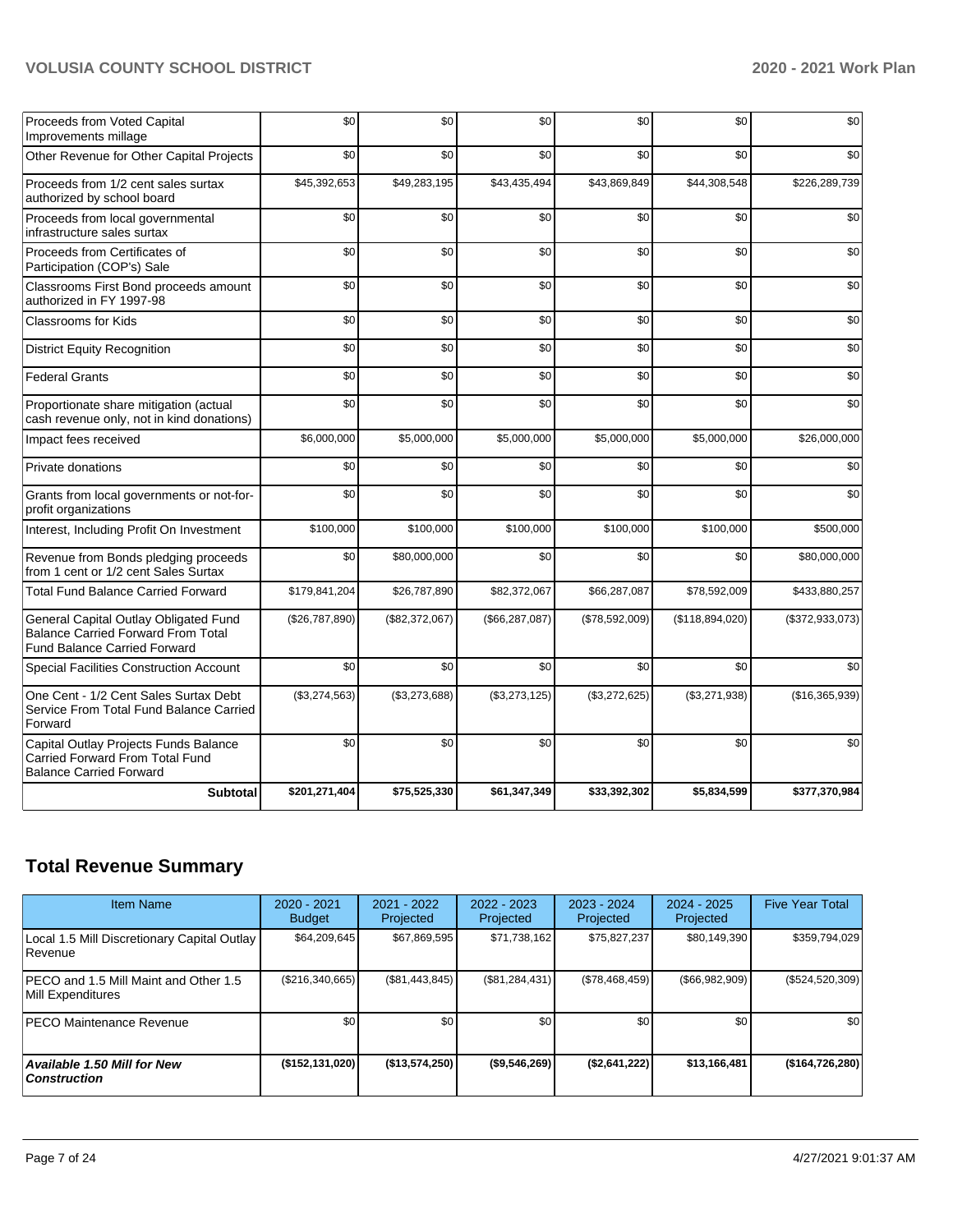| <b>Item Name</b>                 | 2020 - 2021<br><b>Budget</b> | 2021 - 2022<br>Projected | 2022 - 2023<br>Projected | 2023 - 2024<br>Projected | $2024 - 2025$<br>Projected | <b>Five Year Total</b> |
|----------------------------------|------------------------------|--------------------------|--------------------------|--------------------------|----------------------------|------------------------|
| CO & DS Revenue                  | \$2,098,920                  | \$2,098,920              | \$2,098,920              | \$2,098,920              | \$2,098,920                | \$10,494,600           |
| PECO New Construction Revenue    | \$0                          | \$0                      | \$0                      | \$0                      | \$0                        | \$0                    |
| Other/Additional Revenue         | \$201,271,404                | \$75,525,330             | \$61,347,349             | \$33,392,302             | \$5,834,599                | \$377,370,984          |
| <b>Total Additional Revenuel</b> | \$203,370,324                | \$77,624,250             | \$63,446,269             | \$35,491,222             | \$7,933,519                | \$387,865,584          |
| <b>Total Available Revenue</b>   | \$51,239,304                 | \$64,050,000             | \$53,900,000             | \$32,850,000             | \$21,100,000               | \$223,139,304          |

# **Project Schedules**

## **Capacity Project Schedules**

A schedule of capital outlay projects necessary to ensure the availability of satisfactory classrooms for the projected student enrollment in K-12 programs.

| <b>Project Description</b> | Location                                              |                          | 2020 - 2021 | 2021 - 2022 | 2022 - 2023 | 2023 - 2024 | 2024 - 2025 | <b>Total</b>    | Funded |
|----------------------------|-------------------------------------------------------|--------------------------|-------------|-------------|-------------|-------------|-------------|-----------------|--------|
| <b>Classroom Addition</b>  | <b>WOODWARD</b><br><b>AVENUE</b><br><b>ELEMENTARY</b> | Planned<br>Cost:         | \$0         | \$4,000,000 | \$0         | \$0         | \$0         | \$4,000,000 Yes |        |
|                            |                                                       | <b>Student Stations:</b> | $\Omega$    | 198         | $\Omega$    | 0           | $\Omega$    | 198             |        |
|                            |                                                       | <b>Total Classrooms:</b> | $\Omega$    | 9           | $\Omega$    | $\Omega$    | $\Omega$    | 9               |        |
|                            |                                                       | Gross Sq Ft:             | 0           | 13,000      | $\Omega$    | $\Omega$    | $\Omega$    | 13,000          |        |
| Master Plan                | <b>ORTONA</b><br><b>ELEMENTARY</b>                    | Planned<br>Cost:         | \$6,000,000 | \$0         | \$0         | \$0         | \$0         | \$6,000,000 Yes |        |
|                            |                                                       | <b>Student Stations:</b> | 750         | $\Omega$    | 0           | $\Omega$    | $\Omega$    | 750             |        |
|                            |                                                       | <b>Total Classrooms:</b> | 30          | $\Omega$    | $\Omega$    | $\Omega$    | $\Omega$    | 30              |        |
|                            |                                                       | Gross Sq Ft:             | 24,000      | $\Omega$    | $\Omega$    | $\Omega$    | $\Omega$    | 24,000          |        |
| Administration<br>Addition | LOUISE S MCINNIS<br><b>ELEMENTARY</b>                 | Planned<br>Cost:         | \$0         | \$0         | \$0         | \$4,000,000 | \$0         | \$4,000,000 Yes |        |
|                            |                                                       | <b>Student Stations:</b> | 0           | $\Omega$    | 0           | $\Omega$    | $\Omega$    | $\Omega$        |        |
|                            |                                                       | Total Classrooms:        | 0           | $\Omega$    | $\Omega$    | $\Omega$    | $\Omega$    | $\Omega$        |        |
|                            |                                                       | Gross Sq Ft:             | $\Omega$    | O           | $\Omega$    | 10,000      | $\Omega$    | 10,000          |        |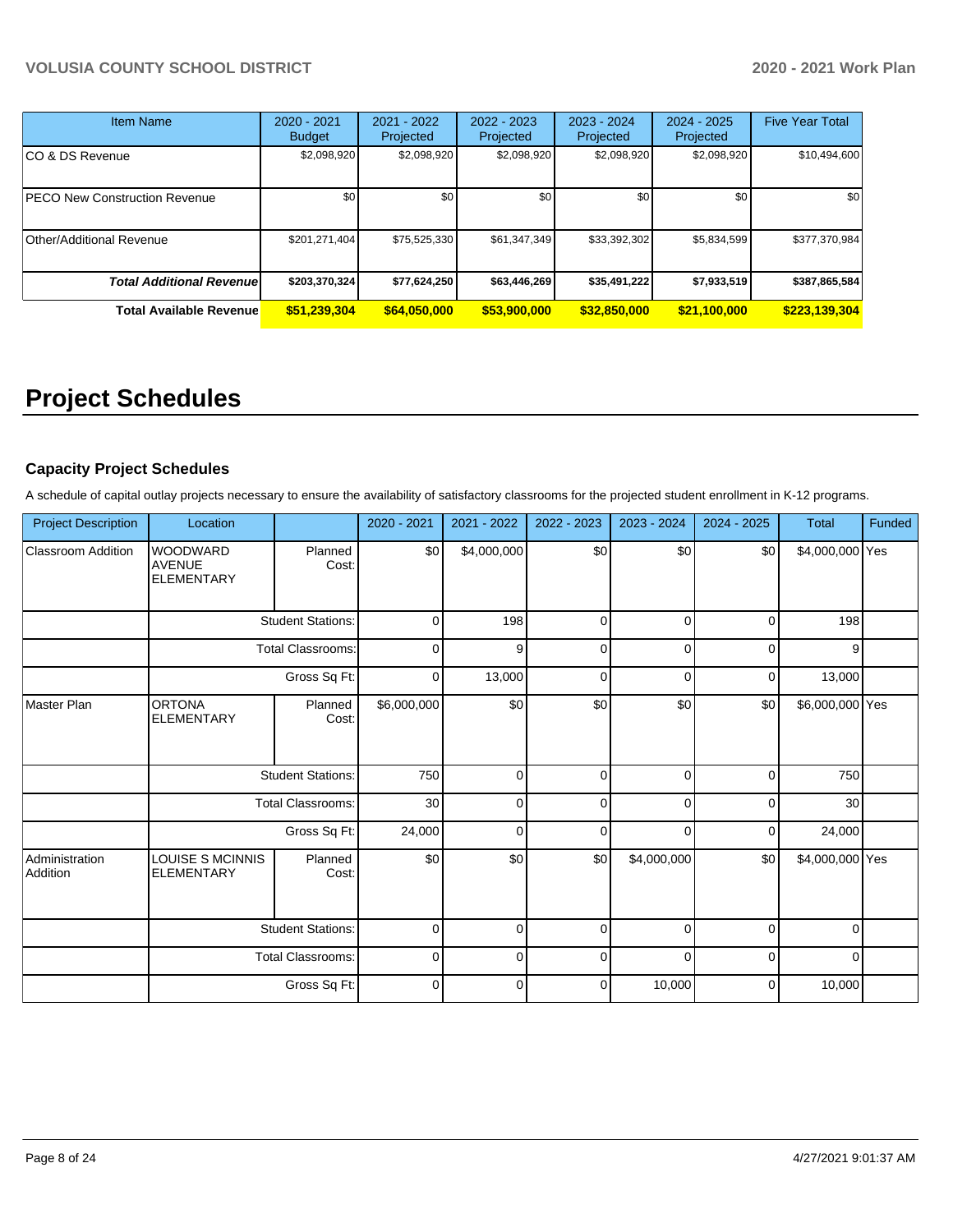| Master Plan               | <b>TOMOKA</b><br><b>ELEMENTARY</b>        | Planned<br>Cost:         | \$0         | \$0         | \$6,000,000 | \$0         | \$0         | \$6,000,000 Yes |  |
|---------------------------|-------------------------------------------|--------------------------|-------------|-------------|-------------|-------------|-------------|-----------------|--|
|                           |                                           | <b>Student Stations:</b> | $\mathbf 0$ | $\mathbf 0$ | 750         | $\mathbf 0$ | $\mathbf 0$ | 750             |  |
|                           |                                           | <b>Total Classrooms:</b> | $\mathbf 0$ | 0           | 30          | $\mathbf 0$ | $\mathbf 0$ | 30              |  |
|                           |                                           | Gross Sq Ft:             | $\mathbf 0$ | 0           | 24,000      | $\mathbf 0$ | $\mathbf 0$ | 24,000          |  |
| Classroom Addition        | <b>ORANGE CITY</b><br><b>ELEMENTARY</b>   | Planned<br>Cost:         | \$0         | \$0         | \$4,000,000 | \$0         | \$0         | \$4,000,000 Yes |  |
|                           |                                           | <b>Student Stations:</b> | $\pmb{0}$   | $\mathbf 0$ | 198         | $\mathbf 0$ | $\pmb{0}$   | 198             |  |
|                           |                                           | <b>Total Classrooms:</b> | 0           | 0           | 9           | $\mathbf 0$ | 0           | 9               |  |
|                           | Gross Sq Ft:                              |                          | $\mathbf 0$ | 0           | 13,000      | $\mathbf 0$ | $\mathbf 0$ | 13,000          |  |
| <b>Classroom Addition</b> | SPRUCE CREEK<br><b>SENIOR HIGH</b>        | Planned<br>Cost:         | \$0         | \$0         | \$7,500,000 | \$0         | \$0         | \$7,500,000 Yes |  |
|                           |                                           | <b>Student Stations:</b> | $\mathbf 0$ | $\mathbf 0$ | 750         | $\mathbf 0$ | $\mathbf 0$ | 750             |  |
|                           |                                           | <b>Total Classrooms:</b> | $\mathbf 0$ | 0           | 30          | $\mathbf 0$ | $\mathbf 0$ | 30              |  |
|                           |                                           | Gross Sq Ft:             | 0           | $\mathbf 0$ | 26,000      | $\mathbf 0$ | $\mathbf 0$ | 26,000          |  |
| Master Plan               | <b>TURIE T SMALL</b><br><b>ELEMENTARY</b> | Planned<br>Cost:         | \$0         | \$7,000,000 | \$0         | \$0         | \$0         | \$7,000,000 Yes |  |
|                           |                                           | <b>Student Stations:</b> | 0           | 750         | 0           | $\mathbf 0$ | $\mathbf 0$ | 750             |  |
|                           |                                           | Total Classrooms:        | $\pmb{0}$   | 30          | $\pmb{0}$   | $\mathbf 0$ | $\mathbf 0$ | 30              |  |
|                           |                                           | Gross Sq Ft:             | 0           | 24,000      | $\mathbf 0$ | $\mathbf 0$ | $\mathbf 0$ | 24,000          |  |

| <b>Planned Cost:</b>     | \$6,000,000 | \$11,000,000 | \$17,500,000 | \$4,000,000 | \$0 | \$38,500,000 |
|--------------------------|-------------|--------------|--------------|-------------|-----|--------------|
| <b>Student Stations:</b> | 750 l       | 948          | 1,698        | 0           |     | 3,396        |
| <b>Total Classrooms:</b> | 30          | 39           | 69           | 0           | U   | 138          |
| Gross Sq Ft:             | 24,000      | 37,000       | 63,000       | 10.000      |     | 134,000      |
|                          |             |              |              |             |     |              |

## **Other Project Schedules**

Major renovations, remodeling, and additions of capital outlay projects that do not add capacity to schools.

| <b>Project Description</b>                            | Location                                  | 2020 - 2021<br><b>Actual Budget</b> | $2021 - 2022$<br>Projected | 2022 - 2023<br>Projected | $2023 - 2024$<br>Projected | $2024 - 2025$<br>Projected | Total           | Funded |
|-------------------------------------------------------|-------------------------------------------|-------------------------------------|----------------------------|--------------------------|----------------------------|----------------------------|-----------------|--------|
| Upgrade HVAC, Ceiling &<br>Lighting Bldg. 3           | <b>HERITAGE MIDDLE</b>                    | \$0                                 | \$1.950.000                | \$0                      | \$0                        | \$0                        | \$1,950,000 Yes |        |
| Upgrade HVAC,Ceiling and<br>Lighting Bldgs. 2,3,4     | <b>INDIAN RIVER</b><br><b>IELEMENTARY</b> | \$0                                 | \$1.750.000                | \$0                      | \$0                        | \$0                        | \$1,750,000 Yes |        |
| Upgrade HVAC, Ceiling and<br>Lighting Bldgs. 9 and 10 | <b>IPINE RIDGE SENIOR</b><br><b>IHIGH</b> | \$1,950,000                         | \$0                        | \$0                      | \$0                        | \$0                        | \$1,950,000 Yes |        |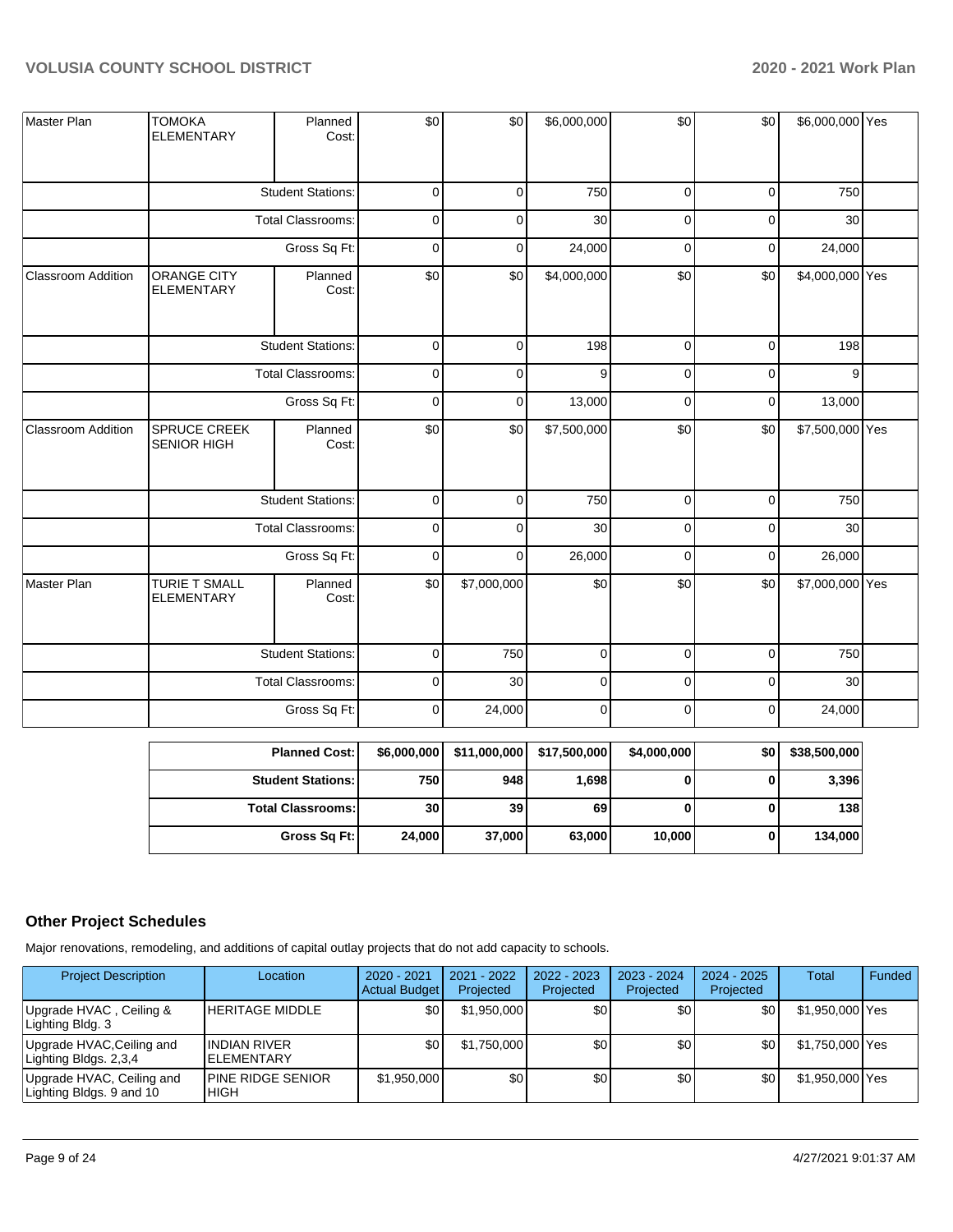| CEP and Bldgs. 2 and 10<br><b>HVAC Upgrade</b>                                                             | DAVID C. HINSON SR.                          | \$0          | \$1,300,000  | \$0          | \$0          | \$0         | \$1,300,000 Yes  |  |
|------------------------------------------------------------------------------------------------------------|----------------------------------------------|--------------|--------------|--------------|--------------|-------------|------------------|--|
| Upgrade HVAC Bldgs. 9 and<br>10, Ceiling, Lighting & Flooring,<br>Replace Auditorium Flooring &<br>Seating | <b>ATLANTIC SENIOR HIGH</b>                  | \$0          | \$2,200,000  | \$0          | \$0          | \$0         | \$2,200,000 Yes  |  |
| Replace Roof                                                                                               | PALM TERRACE<br>ELEMENTARY                   | \$0          | \$1,500,000  | \$0          | \$0          | \$0         | \$1,500,000 Yes  |  |
| Fire Alarm Replacement                                                                                     | PALM TERRACE<br><b>ELEMENTARY</b>            | \$0          | \$425,000    | \$0          | \$0          | \$0         | \$425,000 Yes    |  |
| Structural Modifications to Bldg.<br>4                                                                     | <b>CORONADO BEACH</b><br><b>ELEMENTARY</b>   | \$0          | \$75,000     | \$0          | \$0          | \$0         | \$75,000 Yes     |  |
| New Parent Loop and Donald<br>Smith Blvd Turn Lanes                                                        | DEBARY ELEMENTARY                            | \$1,000,000  | \$0          | \$0          | \$0          | \$0         | \$1,000,000 Yes  |  |
| Campus Wide Signage<br>Upgrades                                                                            | <b>DELAND SENIOR HIGH</b>                    | \$450,000    | \$0          | \$0          | \$0          | \$0         | \$450,000 Yes    |  |
| Door Replacement Bldgs. 1<br>and 4                                                                         | <b>INDIAN RIVER</b><br><b>ELEMENTARY</b>     | \$0          | \$500,000    | \$0          | \$0          | \$0         | \$500,000 Yes    |  |
| Potable Water and Sanitary<br>Sewer                                                                        | <b>LOUISE S MCINNIS</b><br><b>ELEMENTARY</b> | \$100,000    | \$100,000    | \$100,000    | \$350,000    | \$100,000   | \$750,000 Yes    |  |
| Replace Underground<br><b>Condenser Water Piping</b>                                                       | SUNRISE ELEMENTARY                           | \$450,000    | \$0          | \$0          | \$0          | \$0         | \$450,000 Yes    |  |
| Art Room Flooring, Ceiling and<br>Lighting                                                                 | ORMOND BEACH<br><b>ELEMENTARY</b>            | \$90,000     | \$0          | \$0          | \$0          | \$0         | \$90,000 Yes     |  |
| Refurbish Fuel Island                                                                                      | <b>TURNBULL</b><br><b>TRANSPORTATION</b>     | \$90,000     | \$0          | \$0          | \$0          | \$0         | \$90,000 Yes     |  |
| Replace Loop Boiler                                                                                        | <b>TIMBERCREST</b><br>ELEMENTARY             | \$0          | \$40,000     | \$0          | \$0          | \$0         | \$40,000 Yes     |  |
| Remodeling                                                                                                 | <b>ENTERPRISE</b><br><b>ELEMENTARY</b>       | \$0          | \$0          | \$0          | \$800,000    | \$8,000,000 | \$8,800,000 Yes  |  |
| Renovations                                                                                                | <b>ORMOND BEACH</b><br><b>ELEMENTARY</b>     | \$0          | \$0          | \$0          | \$0          | \$500,000   | \$500,000 Yes    |  |
| Renovations                                                                                                | SPRUCE CREEK<br><b>SENIOR HIGH</b>           | \$0          | \$2,000,000  | \$500,000    | \$5,000,000  | \$1,000,000 | \$8,500,000 Yes  |  |
| Master Plan                                                                                                | <b>TURIE T SMALL</b><br><b>ELEMENTARY</b>    | \$2,000,000  | \$17,000,000 | \$2,000,000  | \$0          | \$0         | \$21,000,000 Yes |  |
| Renovations                                                                                                | WOODWARD AVENUE<br><b>ELEMENTARY</b>         | \$2,000,000  | \$13,000,000 | \$1,500,000  | \$0          | \$0         | \$16,500,000 Yes |  |
| New Facility - Career Center                                                                               | Location not specified                       | \$0          | \$0          | \$1,500,000  | \$11,500,000 | \$1,500,000 | \$14,500,000 Yes |  |
| Remodeling                                                                                                 | READ-PATTILLO<br>ELEMENTARY                  | \$0          | \$0          | \$0          | \$700,000    | \$7,000,000 | \$7,700,000 Yes  |  |
| Renovations                                                                                                | PORT ORANGE<br><b>ELEMENTARY</b>             | \$0          | \$0          | \$500.000    | \$5,000,000  | \$500,000   | \$6,000,000 Yes  |  |
| Remodeling                                                                                                 | SILVER SANDS MIDDLE                          | \$0          | \$0          | \$0          | \$0          | \$2,000,000 | \$2,000,000 Yes  |  |
| Renovations                                                                                                | LOUISE S MCINNIS<br>ELEMENTARY               | \$0          | \$0          | \$650,000    | \$2,500,000  | \$500,000   | \$3,650,000 Yes  |  |
| Renovations                                                                                                | EDITH I STARKE<br>ELEMENTARY                 | \$0          | \$650,000    | \$6,500,000  | \$500,000    | \$0         | \$7,650,000 Yes  |  |
| <b>Interior Renovations</b>                                                                                | <b>BREWSTER CENTER</b>                       | \$0          | \$3,000,000  | \$0          | \$0          | \$0         | \$3,000,000 Yes  |  |
| <b>Master Plan</b>                                                                                         | ORTONA ELEMENTARY                            | \$18,000,000 | \$2,000,000  | \$0          | \$0          | \$0         | \$20,000,000 Yes |  |
| Master Plan                                                                                                | <b>DELTONA MIDDLE</b>                        | \$2,000,000  | \$0          | \$0          | \$0          | \$0         | \$2,000,000 Yes  |  |
| Master Plan                                                                                                | TOMOKA ELEMENTARY                            | \$0          | \$2,000,000  | \$20,000,000 | \$2,000,000  | \$0         | \$24,000,000 Yes |  |
| Lease                                                                                                      | <b>CENTRAL WAREHOUSE</b><br>& TRANSPORTATION | \$109,304    | \$0          | \$0          | \$0          | \$0         | \$109,304 Yes    |  |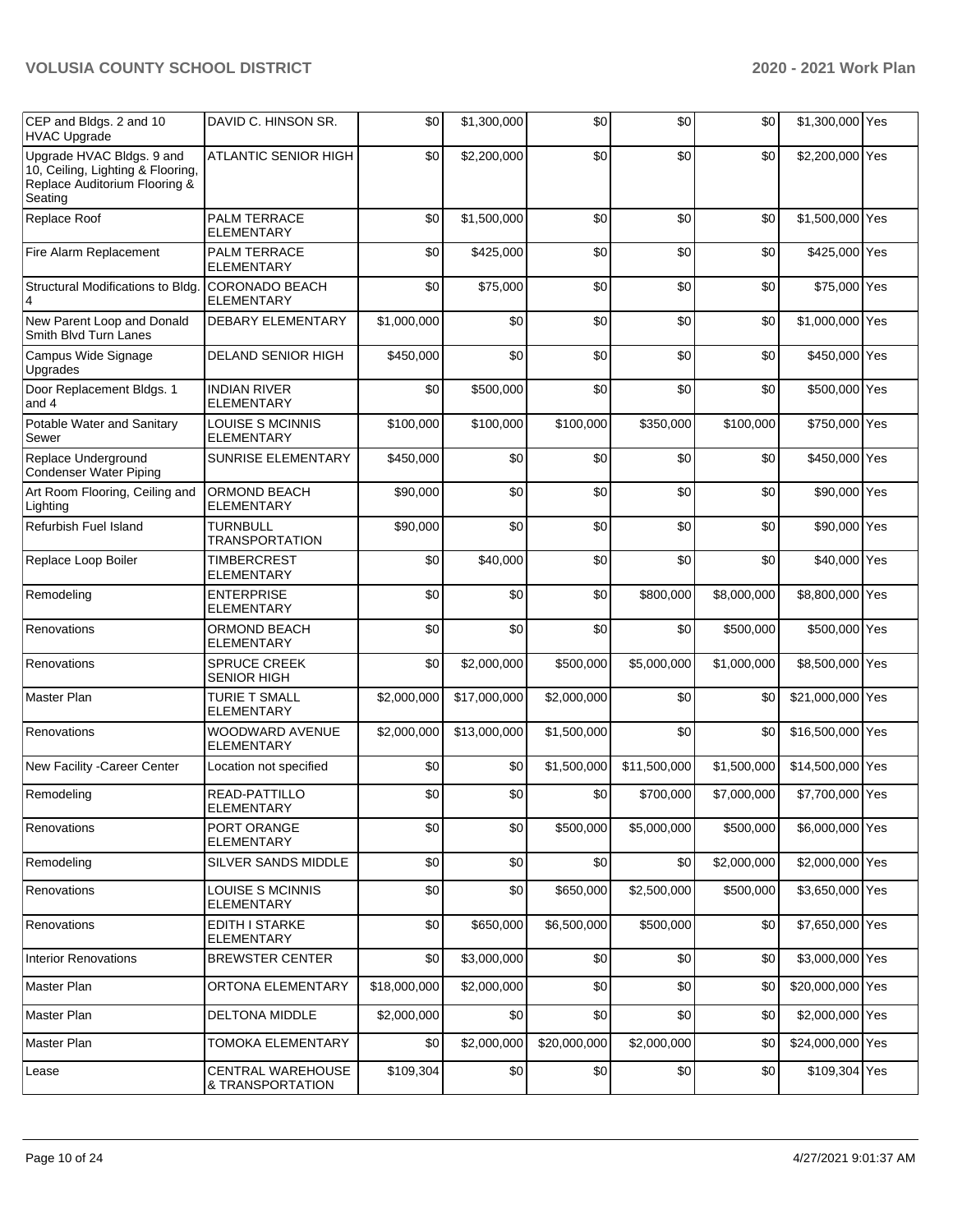|                                                     |                                                                      | \$45,239,304 | \$53,050,000 | \$36,400,000 | \$28,850,000 |     | \$21,100,000 \$184,639,304 |  |
|-----------------------------------------------------|----------------------------------------------------------------------|--------------|--------------|--------------|--------------|-----|----------------------------|--|
| Remodel Clinic and Office<br>Toliet Rooms           | <b>PORT ORANGE</b><br><b>ELEMENTARY</b>                              | \$0          | \$0          | \$150,000    | \$0          | \$0 | \$150,000 Yes              |  |
| Renovations                                         | <b>ORANGE CITY</b><br><b>ELEMENTARY</b>                              | \$0          | \$700,000    | \$3,000,000  | \$500,000    | \$0 | \$4,200,000 Yes            |  |
| HVAC, Ceiling, Lighting and<br>Flooring Campus Wide | <b>NEW SMYRNA BEACH</b><br><b>MIDDLE</b>                             | \$17,000,000 | \$0          | \$0          | \$0          | \$0 | \$17,000,000 Yes           |  |
| Site Improvements                                   | <b>DELTONA</b><br><b>IMAINTENANCE &amp;</b><br><b>TRANSPORTATION</b> | \$0          | \$1,500,000  | \$0          | \$0          | \$0 | \$1,500,000 Yes            |  |
| Drainage Between Buildings                          | <b>SUNRISE ELEMENTARY</b>                                            | \$0          | \$660,000    | \$0          | \$0          | \$0 | \$660,000 Yes              |  |
| Upgrade Door Hardware                               | <b>GALAXY MIDDLE</b>                                                 | \$0          | \$700,000    | \$0          | \$0          | \$0 | \$700,000 Yes              |  |

## **Additional Project Schedules**

Any projects that are not identified in the last approved educational plant survey.

Nothing reported for this section.

#### **Non Funded Growth Management Project Schedules**

Schedule indicating which projects, due to planned development, that CANNOT be funded from current revenues projected over the next five years.

| <b>Project Description</b>        | $2020 - 2021$<br>Actual Budget | $2021 - 2022$<br>Projected | 2022 - 2023<br>Projected | 2023 - 2024<br>Projected | $2024 - 2025$<br>Projected | <b>Total</b> | Funded  |
|-----------------------------------|--------------------------------|----------------------------|--------------------------|--------------------------|----------------------------|--------------|---------|
| Project description not specified | \$0 <sub>1</sub>               | ا 30                       | \$0                      | \$0                      | \$0                        |              | $$0$ No |
|                                   | \$0                            | \$0                        | \$0                      | \$0                      | \$0                        | \$0          |         |

# **Tracking**

## **Capacity Tracking**

| Location                            | $2020 -$<br><b>2021 Satis.</b><br>Stu. Sta. | Actual<br>$2020 -$<br>2021 FISH<br>Capacity | Actual<br>$2019 -$<br>2020<br><b>COFTE</b> | # Class<br>Rooms | Actual<br>Average<br>$2020 -$<br>2021 Class<br><b>Size</b> | Actual<br>$2020 -$<br>2021<br><b>Utilization</b> | <b>New</b><br>Stu.<br><b>Capacity</b> | <b>New</b><br>Rooms to<br>be<br>Added/Re<br>moved | Projected<br>$2024 -$<br>2025<br><b>COFTE</b> | Projected<br>$2024 -$<br>2025<br><b>Utilization</b> | Projected<br>$2024 -$<br>2025 Class<br><b>Size</b> |
|-------------------------------------|---------------------------------------------|---------------------------------------------|--------------------------------------------|------------------|------------------------------------------------------------|--------------------------------------------------|---------------------------------------|---------------------------------------------------|-----------------------------------------------|-----------------------------------------------------|----------------------------------------------------|
| Pierson Elementary<br>(NEW)         | 674                                         | 674                                         | 484                                        | 35               | 14 <sub>1</sub>                                            | 72.00 %                                          |                                       |                                                   | 487                                           | 72.00 %                                             | 14                                                 |
| <b>PRIDE ELEMENTARY</b>             | 765                                         | 765                                         | 588                                        | 40               | 15                                                         | 77.00 %                                          |                                       |                                                   | 580                                           | 76.00 %                                             | 15                                                 |
| <b>CHAMPION</b><br>ELEMENTARY       | 720                                         | 720                                         | 597                                        | 41               | 15 <sub>l</sub>                                            | 83.00 %                                          |                                       |                                                   | 626                                           | 87.00 %                                             | 15                                                 |
| ICITRUS GROVE<br><b>IELEMENTARY</b> | 958                                         | 958                                         | 916                                        | 50               | 18 <sup>l</sup>                                            | 96.00 %                                          |                                       |                                                   | 782I                                          | 82.00 %                                             | 16                                                 |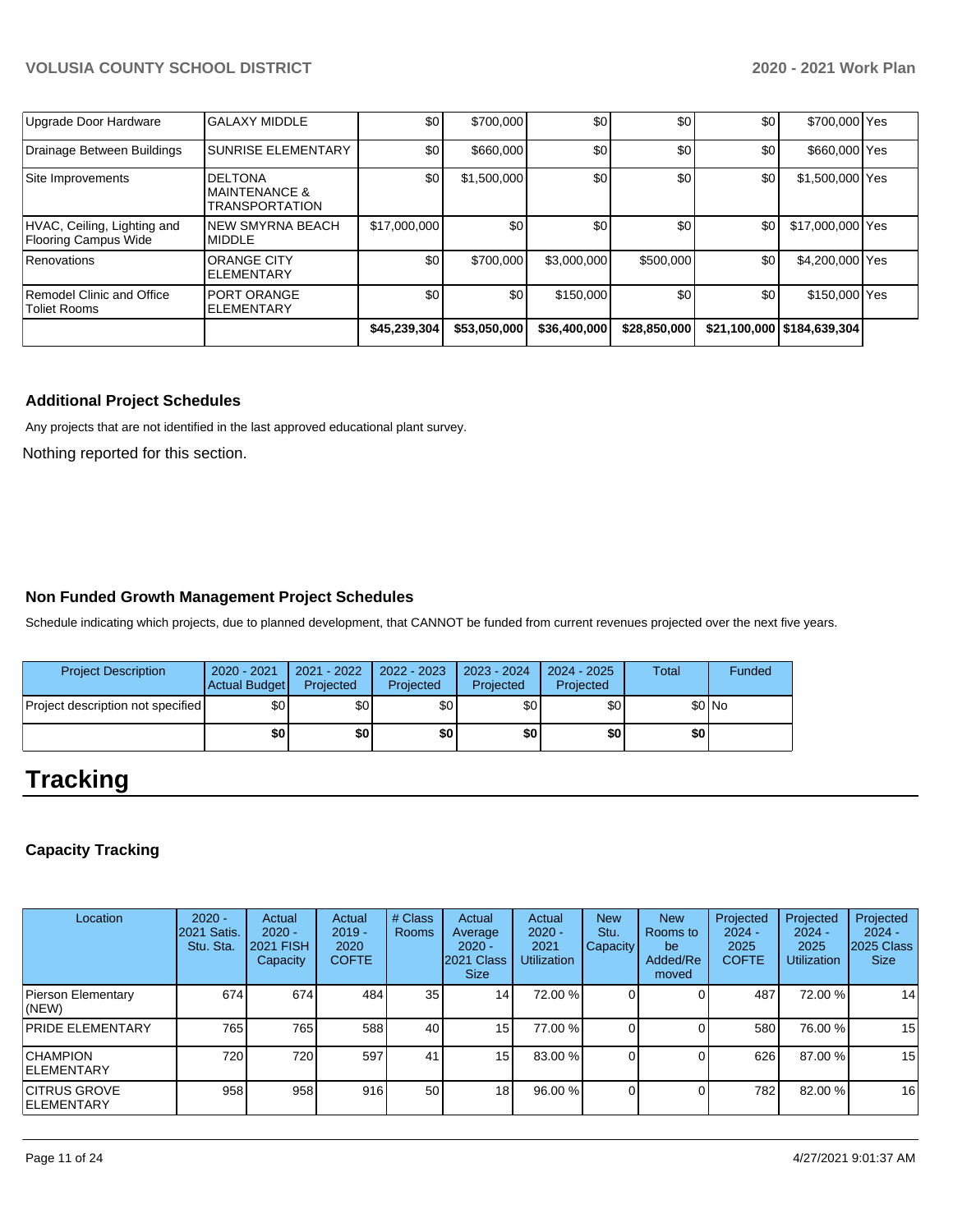| <b>MANATEE COVE</b><br><b>ELEMENTARY</b>     | 950   | 950            | 718      | 49  | 15 | 76.00 % | $\Omega$    | $\Omega$    | 750      | 79.00 % | 15             |
|----------------------------------------------|-------|----------------|----------|-----|----|---------|-------------|-------------|----------|---------|----------------|
| <b>CYPRESS CREEK</b><br><b>ELEMENTARY</b>    | 834   | 834            | 809      | 44  | 18 | 97.00 % | $\Omega$    | $\Omega$    | 832      | 100.00% | 19             |
| <b>CAMPBELL MIDDLE</b>                       | 1,251 | 1,125          | 888      | 53  | 17 | 79.00 % | $\Omega$    | $\Omega$    | 854      | 76.00 % | 16             |
| <b>ORMOND BEACH</b><br><b>ELEMENTARY</b>     | 404   | 404            | 321      | 20  | 16 | 79.00 % | $\Omega$    | $\Omega$    | 360      | 89.00 % | 18             |
| CORONADO BEACH<br><b>ELEMENTARY</b>          | 326   | 326            | 246      | 17  | 14 | 76.00 % | $\Omega$    | $\Omega$    | 220      | 67.00 % | 13             |
| <b>DELAND SENIOR HIGH</b>                    | 3,552 | 3,374          | 2,400    | 150 | 16 | 71.00 % | $\Omega$    | 0           | 2,980    | 88.00 % | 20             |
| <b>BONNER ELEMENTARY</b>                     | 195   | $\overline{0}$ | $\Omega$ | 17  | 0  | 0.00%   | $\mathbf 0$ | $\Omega$    | $\Omega$ | 0.00%   | $\overline{0}$ |
| <b>BLUE LAKE</b><br><b>ELEMENTARY</b>        | 835   | 835            | 528      | 43  | 12 | 63.00 % | 0           | $\Omega$    | 535      | 64.00 % | 12             |
| <b>TOMOKA ELEMENTARY</b>                     | 1,062 | 1,062          | 757      | 54  | 14 | 71.00 % | 750         | 30          | 760      | 42.00 % | 9              |
| <b>DELTONA MIDDLE</b>                        | 1,751 | 1,575          | 1,189    | 74  | 16 | 75.00 % | 0           | $\Omega$    | 1,069    | 68.00 % | 14             |
| <b>DELTONA LAKES</b><br><b>ELEMENTARY</b>    | 1,002 | 1,002          | 767      | 55  | 14 | 77.00 % | $\Omega$    | $\Omega$    | 719      | 72.00 % | 13             |
| <b>ENTERPRISE</b><br><b>ELEMENTARY</b>       | 803   | 803            | 565      | 41  | 14 | 70.00%  | $\Omega$    | $\Omega$    | 548      | 68.00 % | 13             |
| <b>PATHWAYS</b><br><b>ELEMENTARY</b>         | 813   | 813            | 767      | 42  | 18 | 94.00 % | $\Omega$    | $\Omega$    | 800      | 98.00 % | 19             |
| <b>PINE TRAIL</b><br><b>ELEMENTARY</b>       | 940   | 940            | 681      | 48  | 14 | 72.00 % | $\Omega$    | $\Omega$    | 690      | 73.00 % | 14             |
| <b>CHISHOLM</b><br><b>ELEMENTARY</b>         | 654   | 654            | 402      | 33  | 12 | 61.00%  | $\Omega$    | $\Omega$    | 420      | 64.00%  | 13             |
| R J LONGSTREET<br><b>ELEMENTARY</b>          | 558   | 558            | 405      | 29  | 14 | 72.00 % | $\mathbf 0$ | $\Omega$    | 418      | 75.00 % | 14             |
| <b>WESTSIDE</b><br><b>ELEMENTARY</b>         | 777   | 777            | 577      | 40  | 14 | 74.00 % | $\Omega$    | $\Omega$    | 680      | 88.00 % | 17             |
| <b>SILVER SANDS MIDDLE</b>                   | 1,598 | 1,438          | 1,314    | 67  | 20 | 91.00%  | $\Omega$    | $\mathbf 0$ | 1,329    | 92.00 % | 20             |
| WOODWARD AVENUE<br><b>ELEMENTARY</b>         | 826   | 826            | 649      | 44  | 15 | 79.00 % | 198         | 9           | 595      | 58.00 % | 11             |
| <b>DELAND MIDDLE</b>                         | 1,682 | 1,513          | 1,173    | 72  | 16 | 78.00 % | $\mathbf 0$ | 0           | 1,213    | 80.00 % | 17             |
| <b>LOUISE S MCINNIS</b><br><b>ELEMENTARY</b> | 636   | 636            | 364      | 32  | 11 | 57.00 % | $\mathbf 0$ | $\Omega$    | 460      | 72.00 % | 14             |
| <b>INDIAN RIVER</b><br><b>ELEMENTARY</b>     | 794   | 794            | 580      | 41  | 14 | 73.00 % | $\Omega$    | $\Omega$    | 623      | 78.00 % | 15             |
| <b>EDGEWATER PUBLIC</b><br>ELEMENTARY        | 779   | 779            | 492      | 43  | 11 | 63.00 % | $\Omega$    | $\Omega$    | 504      | 65.00 % | 12             |
| NEW SMYRNA BEACH<br><b>MIDDLE</b>            | 1,672 | 1,504          | 1,180    | 70  | 17 | 78.00 % | $\mathbf 0$ | 0           | 1,151    | 77.00 % | 16             |
| <b>OSTEEN ELEMENTARY</b>                     | 764   | 764            | 494      | 41  | 12 | 65.00 % | $\mathbf 0$ | $\mathbf 0$ | 475      | 62.00%  | 12             |
| PALM TERRACE<br><b>ELEMENTARY</b>            | 1,008 | 1,008          | 586      | 53  | 11 | 58.00 % | 0           | $\mathbf 0$ | 606      | 60.00 % | 11             |
| <b>HOLLY HILL SCHOOL</b>                     | 1,367 | 1,230          | 1,074    | 62  | 17 | 87.00 % | $\Omega$    | 0           | 1,074    | 87.00 % | 17             |
| <b>SPRUCE CREEK</b><br><b>SENIOR HIGH</b>    | 3,169 | 3,010          | 2,235    | 131 | 17 | 74.00 % | 750         | 30          | 2,500    | 66.00 % | 16             |
| <b>SPRUCE CREEK</b><br><b>ELEMENTARY</b>     | 1,003 | 1,003          | 842      | 51  | 17 | 84.00 % | $\mathbf 0$ | 0           | 848      | 85.00 % | 17             |
| <b>SUGAR MILL</b><br><b>ELEMENTARY</b>       | 821   | 821            | 613      | 42  | 15 | 75.00 % | 0           | $\mathbf 0$ | 622      | 76.00 % | 15             |
| MAINLAND SENIOR<br>HIGH                      | 2,501 | 2,375          | 1,769    | 100 | 18 | 74.00%  | 0           | 0           | 1,873    | 79.00 % | 19             |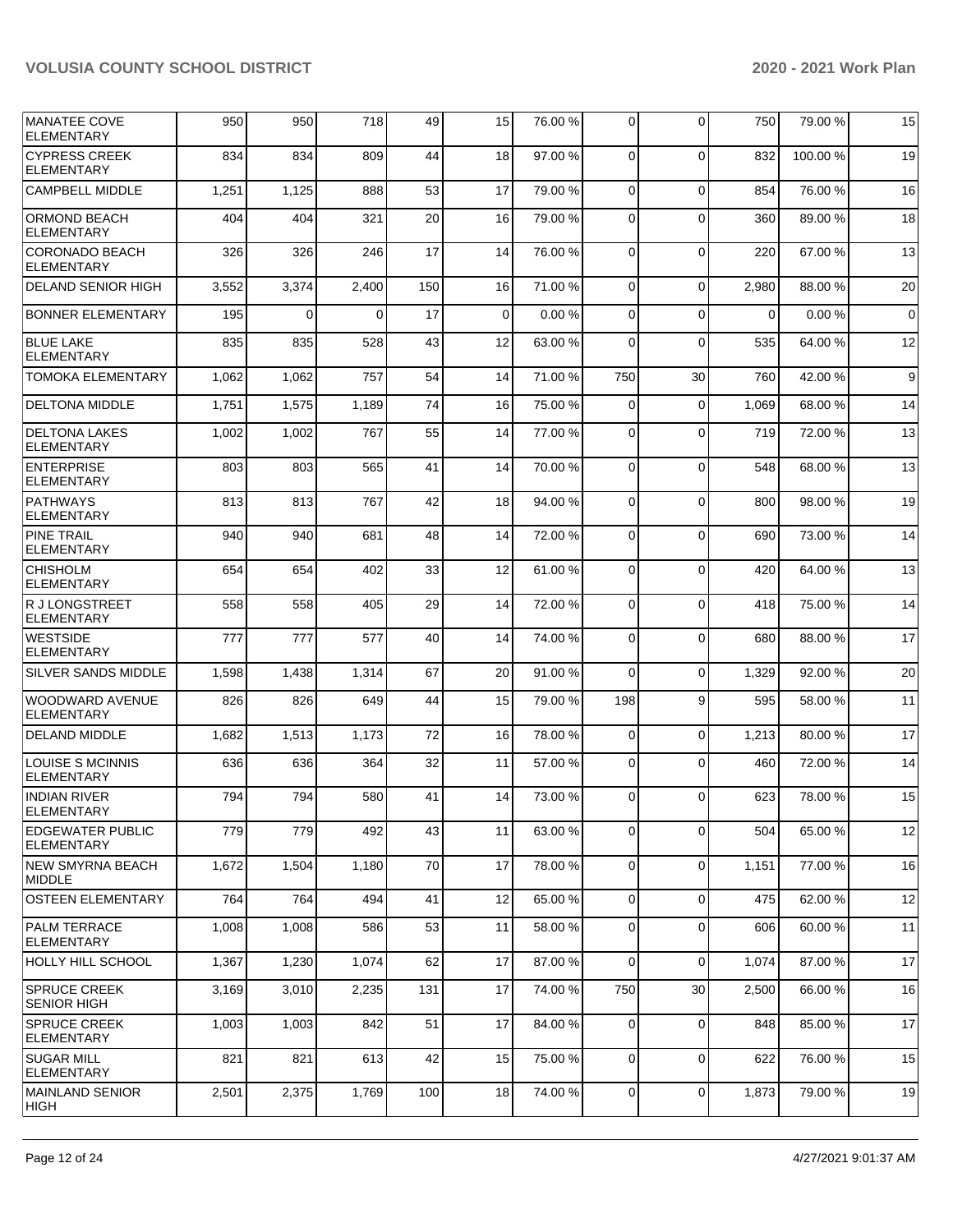| <b>HORIZON ELEMENTARY</b>                  | 897         | 897   | 780      | 46          | 17             | 87.00 % | 0              | $\Omega$    | 780         | 87.00 % | 17             |
|--------------------------------------------|-------------|-------|----------|-------------|----------------|---------|----------------|-------------|-------------|---------|----------------|
| <b>GEORGE W MARKS</b><br>ELEMENTARY        | 906         | 906   | 499      | 45          | 11             | 55.00 % | $\Omega$       | $\Omega$    | 640         | 71.00 % | 14             |
| ATLANTIC SENIOR HIGH                       | 1,703       | 1,617 | 1,261    | 73          | 17             | 78.00 % | 0              | $\Omega$    | 1,496       | 93.00 % | 20             |
| <b>SWEETWATER</b><br><b>ELEMENTARY</b>     | 725         | 725   | 653      | 38          | 17             | 90.00%  | $\Omega$       | $\Omega$    | 640         | 88.00 % | 17             |
| <b>READ-PATTILLO</b><br><b>ELEMENTARY</b>  | 625         | 625   | 412      | 32          | 13             | 66.00 % | 0              | $\Omega$    | 405         | 65.00 % | 13             |
| <b>ORANGE CITY</b><br>ELEMENTARY           | 783         | 783   | 546      | 41          | 13             | 70.00%  | 198            | 9           | 535         | 55.00 % | 11             |
| <b>ORMOND BEACH</b><br><b>MIDDLE</b>       | 1,414       | 1,272 | 1,079    | 60          | 18             | 85.00 % | $\Omega$       | $\Omega$    | 1,021       | 80.00 % | 17             |
| ORTONA ELEMENTARY                          | 308         | 308   | 216      | 16          | 14             | 70.00%  | 750            | 30          | 225         | 21.00 % | 5              |
| <b>SOUTH DAYTONA</b><br><b>ELEMENTARY</b>  | 978         | 978   | 832      | 51          | 16             | 85.00 % | 0              | $\Omega$    | 800         | 82.00 % | 16             |
| <b>SOUTHWESTERN</b><br><b>MIDDLE</b>       | 1,264       | 1,137 | 802      | 53          | 15             | 71.00%  | 0              | $\Omega$    | 780         | 69.00 % | 15             |
| <b>EDITH I STARKE</b><br><b>ELEMENTARY</b> | 577         | 577   | 397      | 30          | 13             | 69.00 % | $\Omega$       | $\Omega$    | 460         | 80.00 % | 15             |
| <b>OSCEOLA</b><br><b>ELEMENTARY</b>        | 555         | 555   | 389      | 29          | 13             | 70.00 % | 0              | $\Omega$    | 348         | 63.00 % | 12             |
| PIERSON ELEMENTARY<br>(OLD)                | 640         | 640   | $\Omega$ | 32          | 0              | 0.00%   | 0              | $\Omega$    | $\mathbf 0$ | 0.00%   | $\mathbf 0$    |
| PORT ORANGE<br><b>ELEMENTARY</b>           | 498         | 498   | 400      | 25          | 16             | 80.00 % | $\Omega$       | $\Omega$    | 360         | 72.00 % | 14             |
| <b>DELTONA SENIOR HIGH</b>                 | 2,243       | 2,130 | 1,516    | 95          | 16             | 71.00 % | 0              | $\Omega$    | 1,675       | 79.00 % | 18             |
| <b>TIMBERCREST</b><br><b>ELEMENTARY</b>    | 930         | 930   | 785      | 48          | 16             | 84.00%  | 0              | $\Omega$    | 760         | 82.00 % | 16             |
| <b>GALAXY MIDDLE</b>                       | 1,913       | 1,721 | 1,065    | 82          | 13             | 62.00%  | 0              | $\Omega$    | 1,127       | 65.00 % | 14             |
| <b>RIVERVIEW LEARNING</b><br><b>CENTER</b> | 63          | 63    | 20       | 10          | $\overline{2}$ | 32.00 % | 0              | $\Omega$    | 16          | 25.00 % | $\overline{2}$ |
| <b>SEABREEZE SENIOR</b><br><b>HIGH</b>     | 1,839       | 1,747 | 1,444    | 76          | 19             | 83.00 % | $\Omega$       | $\Omega$    | 1,533       | 88.00 % | 20             |
| <b>TURIE T SMALL</b><br><b>ELEMENTARY</b>  | 738         | 738   | 464      | 37          | 13             | 63.00 % | 750            | 30          | 440         | 30.00 % | $\overline{7}$ |
| <b>VOLUSIA PINES</b><br>ELEMENTARY         | 695         | 695   | 558      | 35          | 16             | 80.00 % | $\Omega$       | $\Omega$    | 560         | 81.00%  | 16             |
| PINE RIDGE SENIOR<br>HIGH                  | 2,236       | 2,124 | 1,589    | 95          | 17             | 75.00 % | 0              | 0           | 1,650       | 78.00 % | $17\,$         |
| <b>FOREST LAKE</b><br>ELEMENTARY           | 733         | 733   | 579      | 38          | 15             | 79.00 % | $\overline{0}$ | $\Omega$    | 541         | 74.00 % | 14             |
| <b>T D TAYLOR MIDDLE</b><br>HIGH           | 1,715       | 1,543 | 1,041    | 69          | 15             | 67.00 % | 0              | 0           | 1,018       | 66.00 % | 15             |
| <b>BICENTENNIAL PARK</b>                   | $\mathbf 0$ | 0     | 0        | $\mathbf 0$ | 0              | 0.00%   | 0              | $\mathbf 0$ | $\mathbf 0$ | 0.00%   | $\mathbf 0$    |
| <b>DISCOVERY</b><br><b>ELEMENTARY</b>      | 889         | 889   | 545      | 46          | 12             | 61.00%  | 0              | $\Omega$    | 580         | 65.00 % | 13             |
| SPIRIT ELEMENTARY                          | 988         | 988   | 648      | 51          | 13             | 66.00 % | $\mathbf{0}$   | $\mathbf 0$ | 618         | 63.00 % | 12             |
| DAVID C. HINSON SR.                        | 1,184       | 1,065 | 1,006    | 53          | 19             | 94.00 % | $\overline{0}$ | $\Omega$    | 988         | 93.00 % | 19             |
| <b>FRIENDSHIP</b><br><b>ELEMENTARY</b>     | 659         | 659   | 404      | 35          | 12             | 61.00 % | $\overline{0}$ | $\Omega$    | 380         | 58.00 % | 11             |
| DEBARY ELEMENTARY                          | 885         | 885   | 830      | 46          | 18             | 94.00 % | $\overline{0}$ | 0           | 864         | 98.00 % | 19             |
| <b>HERITAGE MIDDLE</b>                     | 1,498       | 1,348 | 1,066    | 65          | 16             | 79.00 % | $\overline{0}$ | 0           | 980         | 73.00 % | 15             |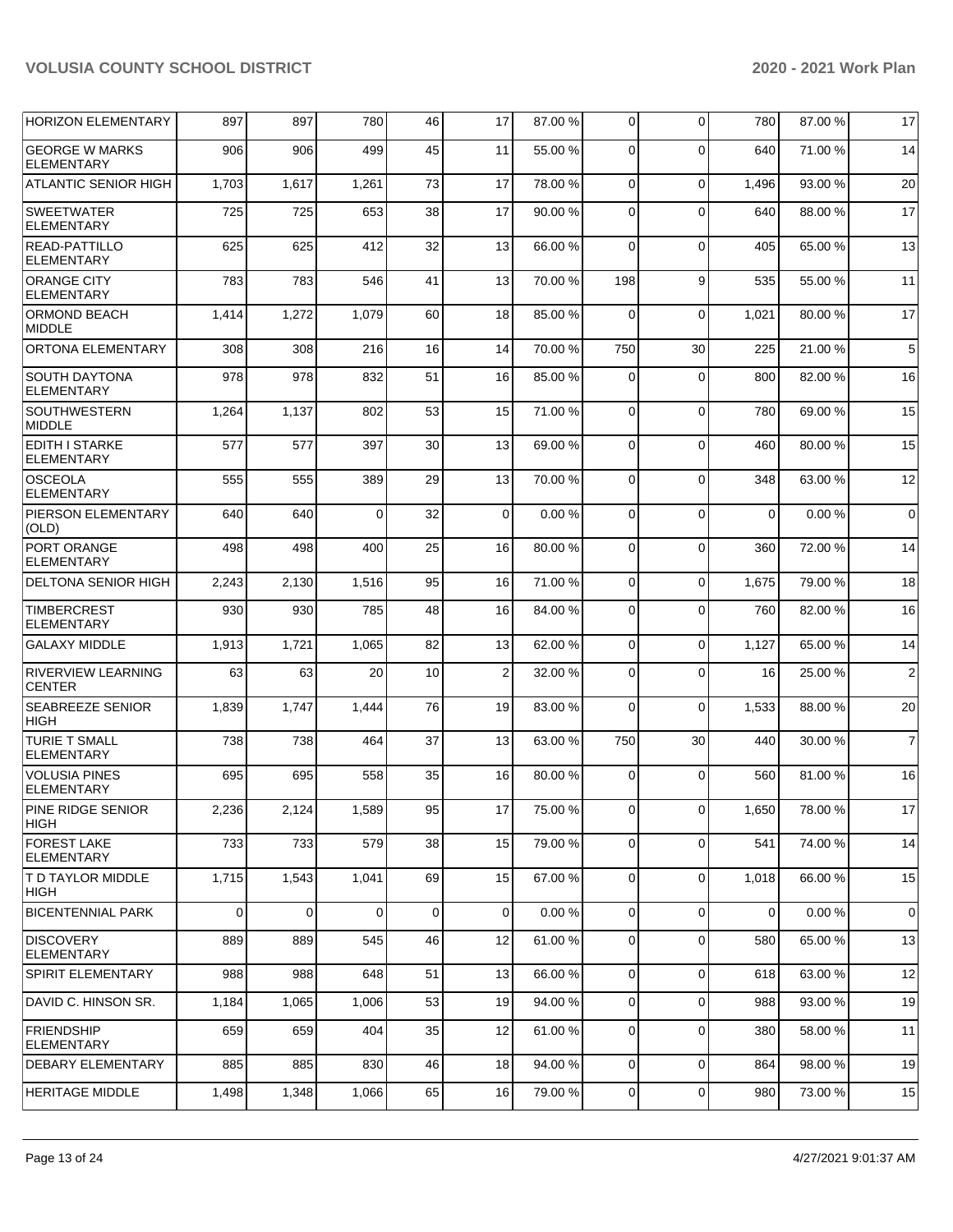|                                               | 79.895 | 76,409 | 57,621 | 3,741 | 15 <sub>1</sub> | 75.41 % | 3,396 | 138 | 59,409 | 74.44 % | 15             |
|-----------------------------------------------|--------|--------|--------|-------|-----------------|---------|-------|-----|--------|---------|----------------|
| HIGHBANKS LEARNING<br><b>ICENTER WEST</b>     | 124    | 124    | 27     | 13    | 2               | 22.00 % |       |     | 21     | 17.00 % | $\overline{2}$ |
| <b>CREEKSIDE MIDDLE</b>                       | 1,500  | 1,350  | 1,193  | 64    | 19              | 88.00 % |       |     | 1,162  | 86.00 % | 18             |
| <b>FREEDOM</b><br><b>IELEMENTARY</b>          | 914    | 914    | 732    | 47    | 16 <sub>1</sub> | 80.00 % |       |     | 728    | 80.00 % | 15             |
| <b>INEW SMYRNA BEACH</b><br>HIGH SCHOOL (NEW) | 2,430  | 2,308  | 1,677  | 102   | 16 <sub>1</sub> | 73.00 % |       |     | 1,922  | 83.00 % | 19             |
| UNIVERSITY HIGH<br><b>ISCHOOL</b>             | 2,883  | 2,738  | 2,423  | 123   | 20              | 89.00 % |       |     | 2,631  | 96.00 % | 21             |
| <b>RIVER SPRINGS</b><br><b>IMIDDLE SCHOOL</b> | 1.700  | .530   | 1,264  | 73    | 17              | 83.00 % |       |     | 1,207  | 79.00 % | 17             |
| <b>SUNRISE ELEMENTARY</b>                     | 819    | 819    | 512    | 43    | 12 <sub>1</sub> | 63.00 % |       |     | 535    | 65.00 % | 12             |

The COFTE Projected Total (59,409) for 2024 - 2025 must match the Official Forecasted COFTE Total (57,758 ) for 2024 - 2025 before this section can be completed. In the event that the COFTE Projected Total does not match the Official forecasted COFTE, then the Balanced Projected COFTE Table should be used to balance COFTE.

| Projected COFTE for 2024 - 2025 |        |  |
|---------------------------------|--------|--|
| Elementary (PK-3)               | 18,413 |  |
| Middle $(4-8)$                  | 21,343 |  |
| High (9-12)                     | 18,003 |  |
|                                 | 57,758 |  |

| <b>Grade Level Type</b> | <b>Balanced Projected</b><br>COFTE for 2024 - 2025 |
|-------------------------|----------------------------------------------------|
| Elementary (PK-3)       | -412                                               |
| Middle $(4-8)$          | -981                                               |
| High (9-12)             | -257                                               |
|                         | 57,759                                             |

## **Relocatable Replacement**

Number of relocatable classrooms clearly identified and scheduled for replacement in the school board adopted financially feasible 5-year district work program.

| Location                                 | 2020 - 2021 | $2021 - 2022$ | 2022 - 2023   2023 - 2024   2024 - 2025   Year 5 Total |  |  |
|------------------------------------------|-------------|---------------|--------------------------------------------------------|--|--|
| <b>Total Relocatable Replacements: I</b> |             |               |                                                        |  |  |

#### **Charter Schools Tracking**

Information regarding the use of charter schools.

| Location-Type                       | # Relocatable<br>units or<br>permanent<br><b>classrooms</b> | Owner           | Year Started or<br>Scheduled | Student<br><b>Stations</b> | <b>Students</b><br>Enrolled | Years in<br>Contract | <b>Total Charter</b><br><b>Students</b><br>projected for<br>2024 - 2025 |
|-------------------------------------|-------------------------------------------------------------|-----------------|------------------------------|----------------------------|-----------------------------|----------------------|-------------------------------------------------------------------------|
| Easter Seal-DeLand                  |                                                             | 2 PRIVATE       | 2017                         | 32                         | 47                          |                      | 32                                                                      |
| Easter Seal Daytona PK-3            |                                                             | 2 PRIVATE       | 2005                         | 77                         | 37 <sup>1</sup>             |                      | 49                                                                      |
| Milburn Academy East                |                                                             | <b>IPRIVATE</b> | 2006                         | 155                        | 1611                        |                      | 150                                                                     |
| Reading Edge - Orange City<br>Elem. |                                                             | 7 I PRIVATE     | 2001                         | 350                        | 274                         | 3                    | 313                                                                     |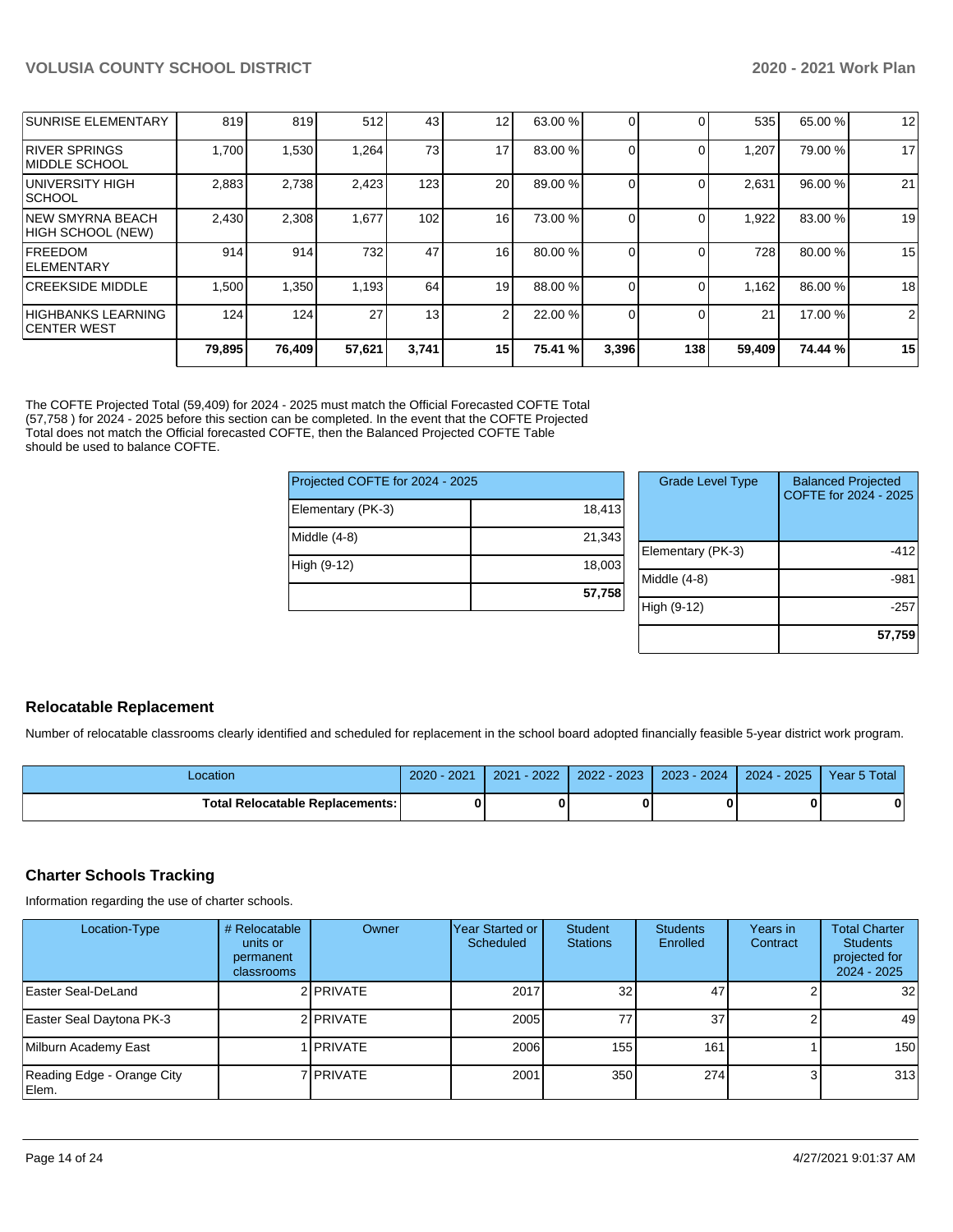| Chiles Academy                |     | 6 SCHOOL BOARD | 2003 | 150   | 125   | 141              |
|-------------------------------|-----|----------------|------|-------|-------|------------------|
| Samsula Academy               |     | 17 PRIVATE     | 2008 | 300   | 175   | 250              |
| Milburn Academy - West        |     | 6 PRIVATE      | 2009 | 145   | 113   | 135 <sup>1</sup> |
| Burns OH Science & Technology |     | 13 PRIVATE     | 2011 | 600   | 641   | 600              |
| Ivy Hawn Academy              |     | 50 PRIVATE     | 2011 | 948   | 946   | 950              |
|                               | 104 |                |      | 2,757 | 2,519 | 2,620            |

## **Special Purpose Classrooms Tracking**

The number of classrooms that will be used for certain special purposes in the current year, by facility and type of classroom, that the district will, 1), not use for educational purposes, and 2), the co-teaching classrooms that are not open plan classrooms and will be used for educational purposes.

| School                               | <b>School Type</b> | # of Elementary<br>K-3 Classrooms | # of Middle 4-8<br><b>Classrooms</b> | # of High $9-12$<br>Classrooms | # of $ESE$<br><b>Classrooms</b> | # of Combo<br><b>Classrooms</b> | Total<br><b>Classrooms</b> |
|--------------------------------------|--------------------|-----------------------------------|--------------------------------------|--------------------------------|---------------------------------|---------------------------------|----------------------------|
| <b>MANATEE COVE ELEMENTARY</b>       | Educational        |                                   | 3                                    |                                |                                 |                                 | 3                          |
| <b>DEBARY ELEMENTARY</b>             | Educational        |                                   | 3                                    |                                | $\Omega$                        |                                 | 3                          |
| <b>VOLUSIA PINES ELEMENTARY</b>      | Educational        |                                   |                                      |                                | $\Omega$                        |                                 |                            |
| R J LONGSTREET ELEMENTARY            | Educational        |                                   |                                      |                                | $\Omega$                        |                                 | 2                          |
| <b>SILVER SANDS MIDDLE</b>           | Educational        |                                   | 26                                   | ∩                              | $\Omega$                        |                                 | 26                         |
| <b>ENTERPRISE ELEMENTARY</b>         | Educational        |                                   | ი                                    |                                | $\Omega$                        |                                 |                            |
| <b>CHAMPION ELEMENTARY</b>           | Educational        |                                   |                                      |                                | $\Omega$                        |                                 |                            |
| <b>CITRUS GROVE ELEMENTARY</b>       | Educational        |                                   |                                      |                                | $\Omega$                        |                                 |                            |
| Pierson Elementary (NEW)             | Educational        |                                   | U                                    |                                | $\Omega$                        |                                 | 2                          |
| ORMOND BEACH MIDDLE                  | Educational        |                                   | 3                                    |                                | $\Omega$                        |                                 | 3                          |
| <b>Total Educational Classrooms:</b> |                    |                                   | 37                                   |                                | $\bf{0}$                        |                                 | 43                         |

| School                                       | <b>School Type</b> | # of Elementary<br>K-3 Classrooms | # of Middle 4-8<br><b>Classrooms</b> | # of High 9-12<br><b>Classrooms</b> | # of $ESE$<br><b>Classrooms</b> | # of Combo<br><b>Classrooms</b> | Total<br><b>Classrooms</b> |
|----------------------------------------------|--------------------|-----------------------------------|--------------------------------------|-------------------------------------|---------------------------------|---------------------------------|----------------------------|
| DAVID C. HINSON SR.                          | Co-Teaching        |                                   | 12                                   | 0                                   |                                 |                                 | 12                         |
| <b>MANATEE COVE ELEMENTARY</b>               | Co-Teaching        |                                   |                                      | 0                                   | 0                               |                                 |                            |
| <b>NEW SMYRNA BEACH HIGH</b><br>SCHOOL (NEW) | Co-Teaching        |                                   | n                                    | 47                                  | $\Omega$                        |                                 | 47                         |
| <b>CYPRESS CREEK ELEMENTARY</b>              | Co-Teaching        |                                   | 0                                    | 0                                   | 0                               | 0                               |                            |
| <b>FOREST LAKE ELEMENTARY</b>                | Co-Teaching        |                                   | 0                                    | 0                                   | 0                               | 0                               |                            |
| <b>TIMBERCREST ELEMENTARY</b>                | Co-Teaching        | 0                                 | 0                                    | 0                                   | $\Omega$                        |                                 | 4                          |
| <b>GALAXY MIDDLE</b>                         | Co-Teaching        | 0                                 | 30                                   | 0                                   | $\Omega$                        |                                 | 30                         |
| <b>DISCOVERY ELEMENTARY</b>                  | Co-Teaching        | O                                 | n                                    | 0                                   | $\Omega$                        | 3                               | 3                          |
| <b>SILVER SANDS MIDDLE</b>                   | Co-Teaching        |                                   | 28                                   | $\Omega$                            | 24                              | O                               | 52                         |
| <b>DELTONA MIDDLE</b>                        | Co-Teaching        |                                   | 5                                    | $\Omega$                            | $\Omega$                        | O                               | 5                          |
| DELAND MIDDLE                                | Co-Teaching        | $\Omega$                          | 3                                    | $\Omega$                            | $\Omega$                        | 0                               | 3                          |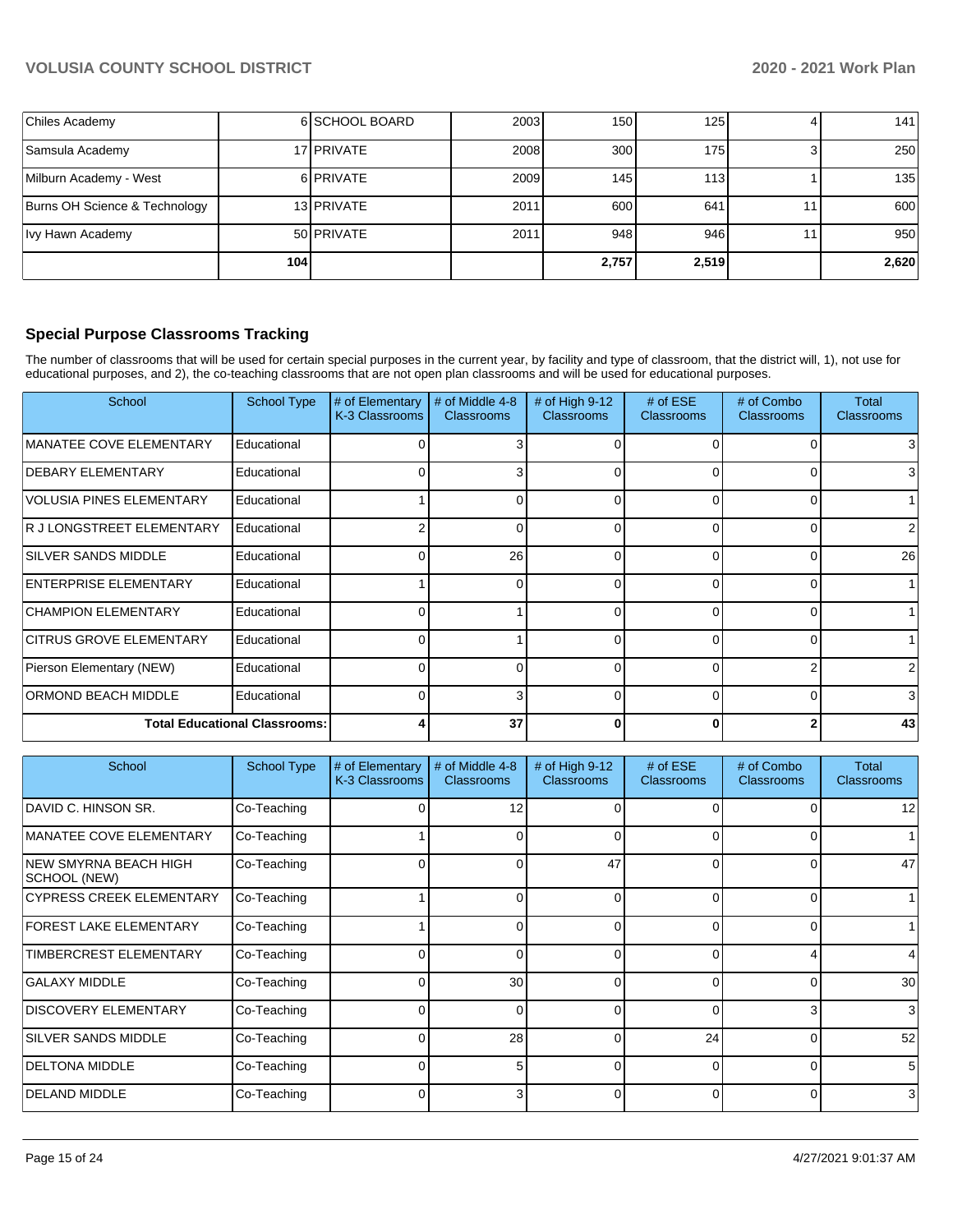| <b>CITRUS GROVE ELEMENTARY</b>             | Co-Teaching                          | 3        | $\overline{0}$ |          | 0        | 0        | $\overline{3}$ |
|--------------------------------------------|--------------------------------------|----------|----------------|----------|----------|----------|----------------|
| Pierson Elementary (NEW)                   | Co-Teaching                          | $\Omega$ | $\Omega$       | ∩        | 0        | 2        | 2              |
| <b>HERITAGE MIDDLE</b>                     | Co-Teaching                          | 0        | 33             | $\Omega$ | 0        | 6        | 39             |
| <b>FREEDOM ELEMENTARY</b>                  | Co-Teaching                          | $\Omega$ | 0              | $\Omega$ | 0        | 3        | $\overline{3}$ |
| <b>CREEKSIDE MIDDLE</b>                    | Co-Teaching                          | $\Omega$ | 2              | 0        | $\Omega$ |          | 9              |
| SEABREEZE SENIOR HIGH                      | Co-Teaching                          | 0        | $\Omega$       | 38       | 0        | $\Omega$ | 38             |
| PORT ORANGE ELEMENTARY                     | Co-Teaching                          |          | $\Omega$       |          | ŋ        |          | 3              |
| <b>ATLANTIC SENIOR HIGH</b>                | Co-Teaching                          | 0        | $\overline{0}$ | 11       | 0        | 0        | 11             |
| <b>ORMOND BEACH MIDDLE</b>                 | Co-Teaching                          | $\Omega$ | 51             | $\Omega$ | 0        | 0        | 51             |
| <b>TOMOKA ELEMENTARY</b>                   | Co-Teaching                          | $\Omega$ |                | C        | O        | 0        |                |
| PINE TRAIL ELEMENTARY                      | Co-Teaching                          | 0        | $\overline{0}$ | 0        | 0        | 2        | $\overline{2}$ |
| <b>CHISHOLM ELEMENTARY</b>                 | Co-Teaching                          | $\Omega$ | $\Omega$       | $\Omega$ | $\Omega$ |          |                |
| SPRUCE CREEK SENIOR HIGH                   | Co-Teaching                          | 0        | $\Omega$       | 43       | O        | 0        | 43             |
| <b>GEORGE W MARKS</b><br><b>ELEMENTARY</b> | Co-Teaching                          | $\Omega$ | 2              | 0        | $\Omega$ | 3        | 5              |
| <b>NEW SMYRNA BEACH MIDDLE</b>             | Co-Teaching                          | $\Omega$ | 17             | $\Omega$ | $\Omega$ | 3        | 20             |
|                                            | <b>Total Co-Teaching Classrooms:</b> | 8        | 184            | 139      | 24       | 35       | 390            |

#### **Infrastructure Tracking**

**Necessary offsite infrastructure requirements resulting from expansions or new schools. This section should include infrastructure information related to capacity project schedules and other project schedules (Section 4).** 

Not Specified

**Proposed location of planned facilities, whether those locations are consistent with the comprehensive plans of all affected local governments, and recommendations for infrastructure and other improvements to land adjacent to existing facilities. Provisions of 1013.33(12), (13) and (14) and 1013.36 must be addressed for new facilities planned within the 1st three years of the plan (Section 5).** 

Not Specified

**Consistent with Comp Plan?** No

#### **Net New Classrooms**

The number of classrooms, by grade level and type of construction, that were added during the last fiscal year.

| List the net new classrooms added in the 2019 - 2020 fiscal year.                                                                                       |                              |                                   | List the net new classrooms to be added in the 2020 - 2021 fiscal<br>year. |                        |                                     |                                   |                                |                        |
|---------------------------------------------------------------------------------------------------------------------------------------------------------|------------------------------|-----------------------------------|----------------------------------------------------------------------------|------------------------|-------------------------------------|-----------------------------------|--------------------------------|------------------------|
| "Classrooms" is defined as capacity carrying classrooms that are added to increase<br>capacity to enable the district to meet the Class Size Amendment. |                              |                                   | Totals for fiscal year 2020 - 2021 should match totals in Section 15A.     |                        |                                     |                                   |                                |                        |
| Location                                                                                                                                                | $2019 - 2020$ #<br>Permanent | $2019 - 2020$ #<br><b>Modular</b> | $2019 - 2020$ #<br>Relocatable                                             | $2019 - 2020$<br>Total | $2020 - 2021$ #<br><b>Permanent</b> | $2020 - 2021$ #<br><b>Modular</b> | $2020 - 2021$ #<br>Relocatable | $2020 - 2021$<br>Total |
| Elementary (PK-3)                                                                                                                                       |                              |                                   | 30                                                                         |                        |                                     | 30                                |                                |                        |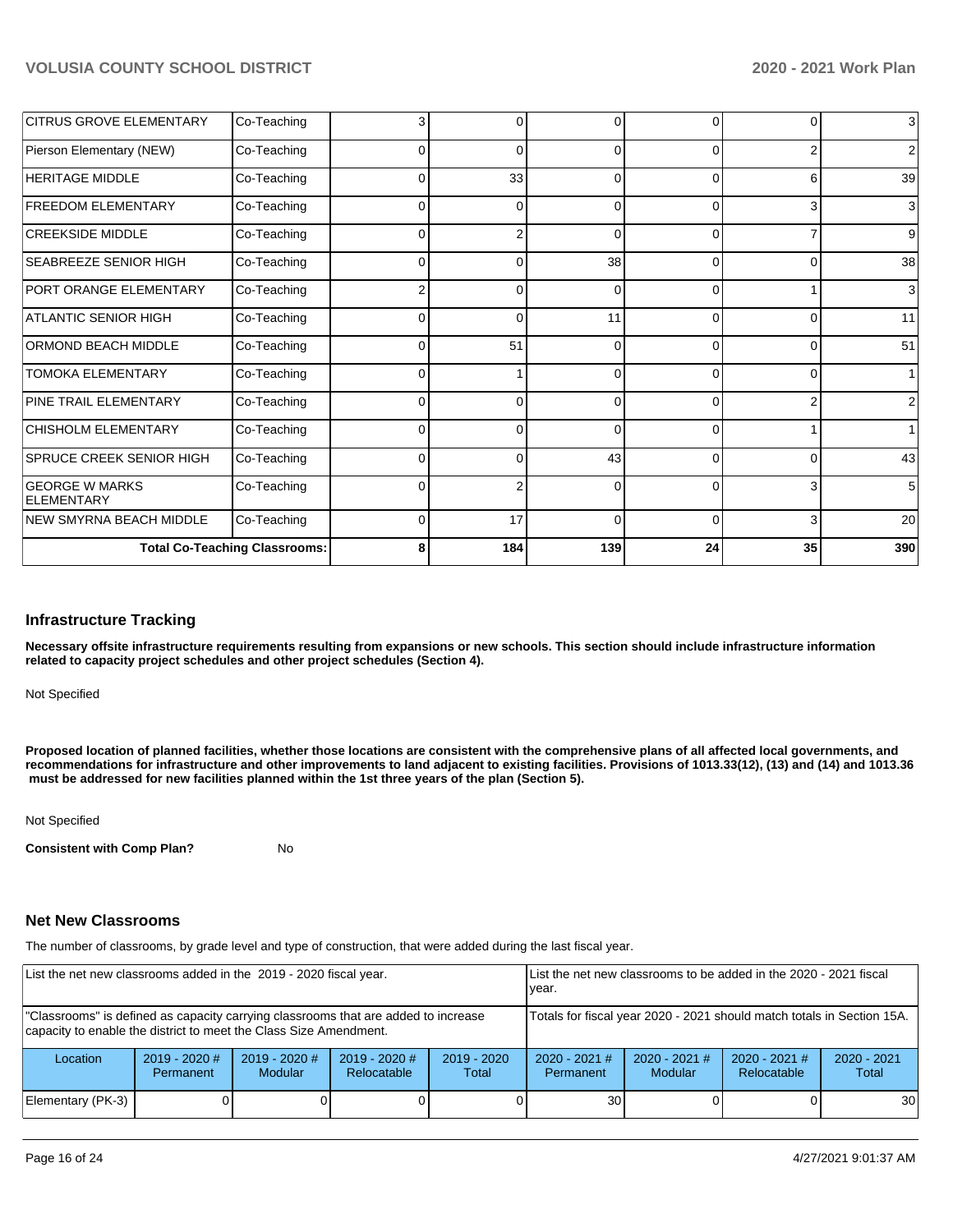| Middle (4-8) |  |  |                 |   |    |                 |
|--------------|--|--|-----------------|---|----|-----------------|
| High (9-12)  |  |  |                 |   |    |                 |
|              |  |  | 30 <sup>1</sup> | Ω | ΩI | 30 <sub>1</sub> |

## **Relocatable Student Stations**

Number of students that will be educated in relocatable units, by school, in the current year, and the projected number of students for each of the years in the workplan.

| <b>Site</b>                        | 2020 - 2021 | 2021 - 2022 | 2022 - 2023 | 2023 - 2024 | 2024 - 2025 | 5 Year Average |
|------------------------------------|-------------|-------------|-------------|-------------|-------------|----------------|
| <b>SOUTH DAYTONA ELEMENTARY</b>    | $\mathbf 0$ | $\mathbf 0$ | 0           | $\Omega$    | $\mathbf 0$ | 0              |
| <b>DELTONA MIDDLE</b>              | 428         | 428         | $\Omega$    | $\Omega$    | $\Omega$    | 171            |
| <b>DELTONA LAKES ELEMENTARY</b>    | 120         | 84          | 84          | 84          | $\mathbf 0$ | 74             |
| <b>ENTERPRISE ELEMENTARY</b>       | 132         | 66          | 66          | 66          | $\mathbf 0$ | 66             |
| <b>OSTEEN ELEMENTARY</b>           | $\Omega$    | $\mathbf 0$ | $\mathbf 0$ | $\Omega$    | $\mathbf 0$ | $\mathbf 0$    |
| PALM TERRACE ELEMENTARY            | 198         | 0           | $\mathbf 0$ | 0           | $\mathbf 0$ | 40             |
| Pierson Elementary (NEW)           | 0           | $\mathbf 0$ | $\mathbf 0$ | 0           | $\mathbf 0$ | $\mathbf 0$    |
| <b>HORIZON ELEMENTARY</b>          | 172         | 132         | 132         | 132         | $\mathbf 0$ | 114            |
| <b>GEORGE W MARKS ELEMENTARY</b>   | $\Omega$    | 0           | 0           | $\Omega$    | $\pmb{0}$   | $\mathbf 0$    |
| <b>INDIAN RIVER ELEMENTARY</b>     | 22          | $\mathbf 0$ | $\Omega$    | $\Omega$    | $\mathbf 0$ | $\overline{4}$ |
| EDGEWATER PUBLIC ELEMENTARY        | 50          | 30          | 30          | 30          | $\mathbf 0$ | 28             |
| NEW SMYRNA BEACH MIDDLE            | 418         | 418         | 418         | 418         | $\mathbf 0$ | 334            |
| DAVID C. HINSON SR.                | 0           | 0           | 0           | $\Omega$    | $\mathbf 0$ | $\mathbf 0$    |
| MANATEE COVE ELEMENTARY            | 176         | 176         | 176         | 176         | $\mathbf 0$ | 141            |
| <b>BONNER ELEMENTARY</b>           | $\mathbf 0$ | $\mathbf 0$ | $\mathbf 0$ | $\Omega$    | $\mathbf 0$ | $\mathbf 0$    |
| <b>BLUE LAKE ELEMENTARY</b>        | 132         | 66          | 66          | 66          | $\pmb{0}$   | 66             |
| MAINLAND SENIOR HIGH               | $\Omega$    | $\Omega$    | $\Omega$    | $\Omega$    | $\mathbf 0$ | $\Omega$       |
| <b>RIVER SPRINGS MIDDLE SCHOOL</b> | 198         | 198         | 198         | 198         | $\mathbf 0$ | 158            |
| UNIVERSITY HIGH SCHOOL             | $\mathbf 0$ | $\mathbf 0$ | $\mathbf 0$ | $\Omega$    | $\mathbf 0$ | $\mathbf 0$    |
| NEW SMYRNA BEACH HIGH SCHOOL (NEW) | 0           | 0           | $\mathbf 0$ | 0           | $\mathbf 0$ | 0              |
| <b>PRIDE ELEMENTARY</b>            | $\Omega$    | $\mathbf 0$ | $\mathbf 0$ | $\mathbf 0$ | $\mathbf 0$ | $\mathbf 0$    |
| <b>FRIENDSHIP ELEMENTARY</b>       | 128         | $\mathbf 0$ | $\mathbf 0$ | 0           | $\mathbf 0$ | 26             |
| <b>DEBARY ELEMENTARY</b>           | 84          | 94          | 94          | 132         | $\pmb{0}$   | 81             |
| HIGHBANKS LEARNING CENTER WEST     | $\Omega$    | $\Omega$    | $\Omega$    | $\Omega$    | $\mathbf 0$ | $\Omega$       |
| <b>SPIRIT ELEMENTARY</b>           | 220         | 220         | 220         | 176         | $\mathbf 0$ | 167            |
| <b>CYPRESS CREEK ELEMENTARY</b>    | 80          | 80          | 80          | 80          | $\mathbf 0$ | 64             |
| <b>FOREST LAKE ELEMENTARY</b>      | 0           | 0           | $\Omega$    | $\Omega$    | $\mathbf 0$ | $\mathbf 0$    |
| <b>TIMBERCREST ELEMENTARY</b>      | 208         | 208         | 208         | 208         | $\mathbf 0$ | 166            |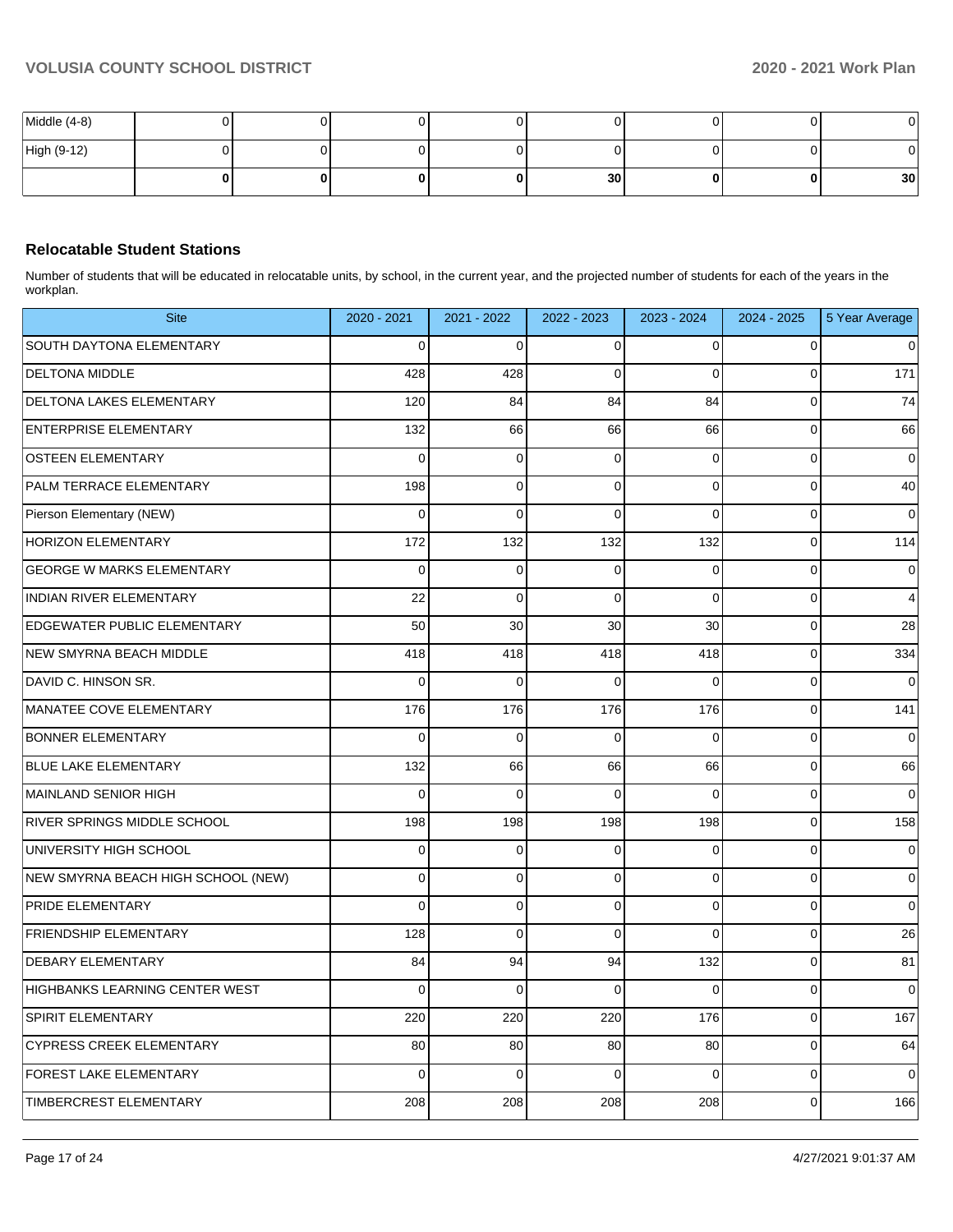| <b>GALAXY MIDDLE</b>             | 616 | 200 | 200      | 200            | 0           | 243            |
|----------------------------------|-----|-----|----------|----------------|-------------|----------------|
| <b>SUNRISE ELEMENTARY</b>        | 88  | 0   | 0        | $\Omega$       | 0           | 18             |
| VOLUSIA PINES ELEMENTARY         | 132 | 132 | 132      | 132            | $\mathbf 0$ | 106            |
| PINE RIDGE SENIOR HIGH           | 400 | 285 | 285      | 285            | $\mathbf 0$ | 251            |
| SOUTHWESTERN MIDDLE              | 286 | 160 | 160      | 160            | $\mathbf 0$ | 153            |
| EDITH I STARKE ELEMENTARY        | 120 | 90  | 90       | 90             | 0           | 78             |
| <b>T D TAYLOR MIDDLE HIGH</b>    | 0   | 0   | 0        | $\Omega$       | 0           | $\mathbf 0$    |
| <b>DISCOVERY ELEMENTARY</b>      | 164 | 164 | 164      | 164            | 0           | 131            |
| <b>DELTONA SENIOR HIGH</b>       | 285 | 285 | 285      | 285            | $\mathbf 0$ | 228            |
| <b>HOLLY HILL SCHOOL</b>         | 198 | 176 | 176      | 176            | $\mathbf 0$ | 145            |
| R J LONGSTREET ELEMENTARY        | 66  | 66  | 66       | 66             | 0           | 53             |
| <b>WESTSIDE ELEMENTARY</b>       | 0   | 0   | 0        | $\Omega$       | 0           | 0              |
| SILVER SANDS MIDDLE              | 308 | 308 | 308      | 308            | 0           | 246            |
| <b>TOMOKA ELEMENTARY</b>         | 372 | 372 | 372      | 372            | $\mathbf 0$ | 298            |
| CAMPBELL MIDDLE                  | 0   | 0   | 0        | $\Omega$       | $\mathbf 0$ | $\mathbf 0$    |
| <b>PATHWAYS ELEMENTARY</b>       | 88  | 88  | 88       | 88             | 0           | 70             |
| <b>PINE TRAIL ELEMENTARY</b>     | 154 | 132 | 132      | 132            | 0           | 110            |
| <b>CHISHOLM ELEMENTARY</b>       | 0   | 0   | 0        | $\Omega$       | 0           | 0              |
| <b>HERITAGE MIDDLE</b>           | 264 | 66  | 66       | 66             | $\mathbf 0$ | 92             |
| <b>FREEDOM ELEMENTARY</b>        | 132 | 66  | 66       | 66             | $\mathbf 0$ | 66             |
| <b>CREEKSIDE MIDDLE</b>          | 242 | 200 | 200      | 200            | 0           | 168            |
| READ-PATTILLO ELEMENTARY         | 132 | 0   | 0        | 0              | 0           | 26             |
| <b>RIVERVIEW LEARNING CENTER</b> | 0   | 0   | 0        | 0              | $\mathbf 0$ | $\overline{0}$ |
| <b>SEABREEZE SENIOR HIGH</b>     | 0   | 0   | $\Omega$ | 0              | $\mathbf 0$ | $\overline{0}$ |
| <b>TURIE T SMALL ELEMENTARY</b>  | 286 | 286 | 286      | 286            | 0           | 229            |
| <b>SUGAR MILL ELEMENTARY</b>     | 198 | 198 | 198      | 198            | $\mathbf 0$ | 158            |
| OSCEOLA ELEMENTARY               | 106 | 110 | 110      | 110            | 0           | 87             |
| PIERSON ELEMENTARY(OLD)          | 264 | 0   | 0        | $\Omega$       | 0           | 53             |
| PORT ORANGE ELEMENTARY           | 154 | 154 | 154      | 154            | $\mathbf 0$ | 123            |
| ATLANTIC SENIOR HIGH             | 250 | 275 | 275      | 275            | $\mathbf 0$ | 215            |
| <b>SWEETWATER ELEMENTARY</b>     | 0   | 0   | $\Omega$ | $\Omega$       | $\mathbf 0$ | 0              |
| ORANGE CITY ELEMENTARY           | 244 | 244 | 244      | 244            | 0           | 195            |
| <b>ORMOND BEACH MIDDLE</b>       | 0   | 0   | 0        | $\overline{0}$ | 0           | $\overline{0}$ |
| <b>ORTONA ELEMENTARY</b>         | 32  | 0   | 0        | 0              | $\mathbf 0$ | 6              |
| <b>SPRUCE CREEK SENIOR HIGH</b>  | 980 | 980 | 980      | 980            | $\mathbf 0$ | 784            |
| ORMOND BEACH ELEMENTARY          | 110 | 110 | 80       | 80             | 0           | 76             |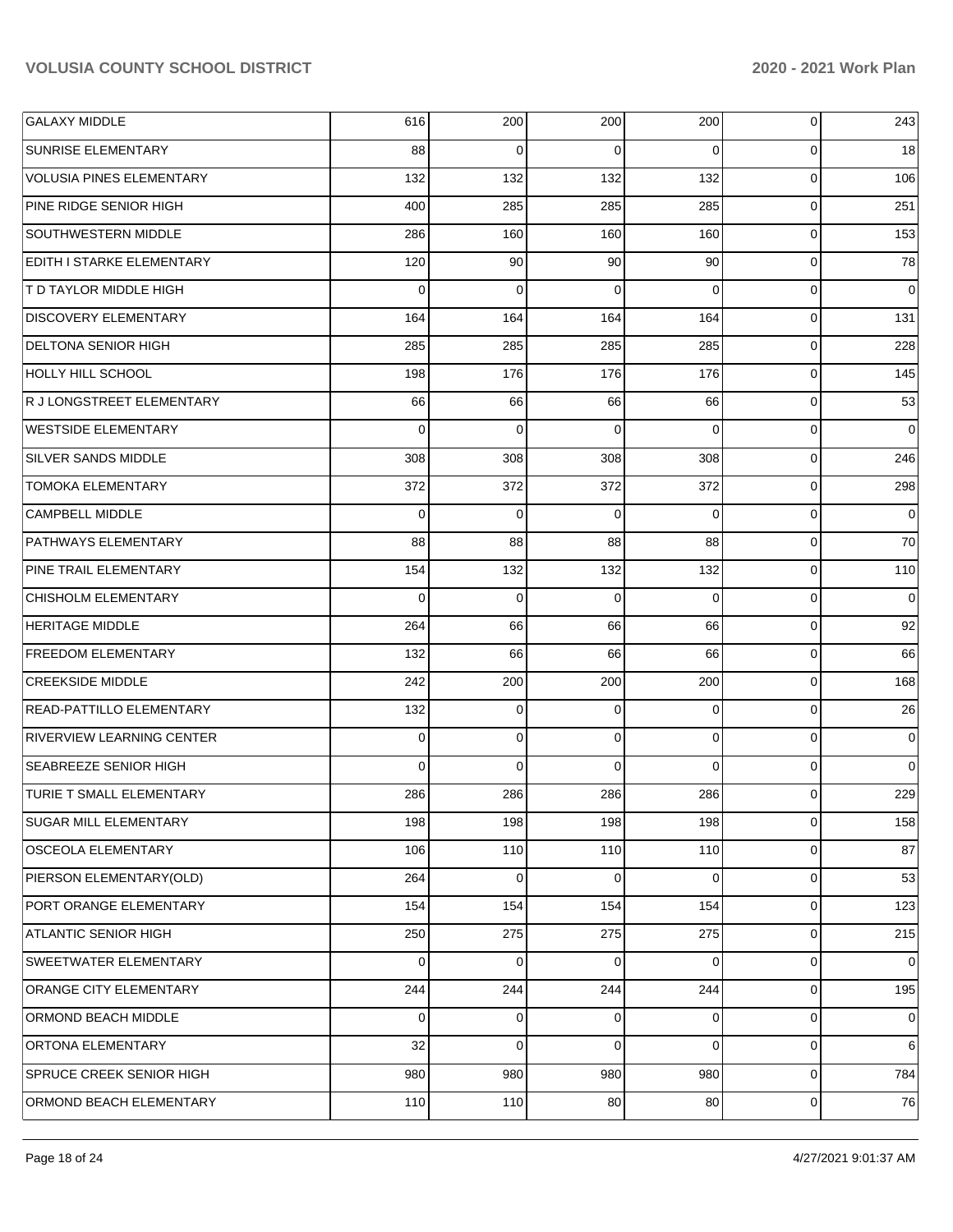| <b>CORONADO BEACH ELEMENTARY</b>          | 44  |     |              |     | 9        |
|-------------------------------------------|-----|-----|--------------|-----|----------|
| <b>IDELAND SENIOR HIGH</b>                | 542 | 542 | 542          | 542 | 434      |
| <b>IWOODWARD AVENUE ELEMENTARY</b>        | 196 | 196 | 196          | 196 | 157      |
| IDELAND MIDDLE                            | 366 | 120 | 120          | 120 | 145      |
| LOUISE S MCINNIS ELEMENTARY               | 216 | 216 | 216          | 216 | 173      |
| <b>CHAMPION ELEMENTARY</b>                |     |     |              |     | $\Omega$ |
| <b>CITRUS GROVE ELEMENTARY</b>            | 194 | 100 | 80           | 80  | 91       |
| <b>IBICENTENNIAL PARK</b>                 |     |     | <sup>0</sup> |     | $\Omega$ |
| <b>SPRUCE CREEK ELEMENTARY</b>            | 176 | 110 | 110          | 110 | 101      |
| Totals for VOLUSIA COUNTY SCHOOL DISTRICT |     |     |              |     |          |

| <b>TOTALS TOP VOLUSIA COUNTY SCHOOL DISTRICT</b>  |        |        |        |        |         |        |
|---------------------------------------------------|--------|--------|--------|--------|---------|--------|
| Total students in relocatables by year.           | 11.171 | 8.631  | 8.153  | 8,147  | 0 I     | 7.220  |
| Total number of COFTE students projected by year. | 58.021 | 58.056 | 58.058 | 57.991 | 57.7581 | 57.977 |
| Percent in relocatables by year.                  | 19 % l | 15 %   | 14%    | 14%    | 0 % I   | 12 %   |

## **Leased Facilities Tracking**

Exising leased facilities and plans for the acquisition of leased facilities, including the number of classrooms and student stations, as reported in the educational plant survey, that are planned in that location at the end of the five year workplan.

| Location                           | # of Leased<br>Classrooms 2020 -<br>2021 | <b>FISH Student</b><br><b>Stations</b> | Owner                    | # of Leased<br>Classrooms 2024 -<br>2025 | <b>FISH Student</b><br><b>Stations</b> |
|------------------------------------|------------------------------------------|----------------------------------------|--------------------------|------------------------------------------|----------------------------------------|
| <b>LOUISE S MCINNIS ELEMENTARY</b> |                                          |                                        | 88 Mobile Modular        | $\Omega$                                 | 0                                      |
| <b>DELAND SENIOR HIGH</b>          |                                          |                                        | 25 William Scotsman      |                                          | 25                                     |
| <b>GALAXY MIDDLE</b>               | 10                                       |                                        | 220 Mobile Modular       | 0                                        | 0                                      |
| VOLUSIA PINES ELEMENTARY           | 3                                        |                                        | 66 Williams<br>Scottsman | 3                                        | 66                                     |
| Pierson Elementary (NEW)           | $\Omega$                                 |                                        |                          | $\mathbf 0$                              | $\Omega$                               |
| <b>PRIDE ELEMENTARY</b>            | 0                                        | ∩                                      |                          | 0                                        |                                        |
| <b>CHAMPION ELEMENTARY</b>         | 0                                        |                                        |                          | 0                                        |                                        |
| <b>CITRUS GROVE ELEMENTARY</b>     | 0                                        | U                                      |                          | $\mathbf 0$                              | U                                      |
| MANATEE COVE ELEMENTARY            | 0                                        | U                                      |                          | 0                                        | 0                                      |
| <b>CYPRESS CREEK ELEMENTARY</b>    | 0                                        | U                                      |                          | $\mathbf 0$                              |                                        |
| <b>RIVER SPRINGS MIDDLE SCHOOL</b> | 0                                        | 0                                      |                          | 0                                        |                                        |
| UNIVERSITY HIGH SCHOOL             | 0                                        | 0                                      |                          | 0                                        |                                        |
| NEW SMYRNA BEACH HIGH SCHOOL (NEW) | 0                                        | 0                                      |                          | 0                                        | 0                                      |
| <b>FREEDOM ELEMENTARY</b>          | 0                                        | 0                                      |                          | 0                                        | $\Omega$                               |
| <b>CREEKSIDE MIDDLE</b>            | $\Omega$                                 | $\Omega$                               |                          | $\Omega$                                 | $\Omega$                               |
| HIGHBANKS LEARNING CENTER WEST     | $\Omega$                                 | $\Omega$                               |                          | $\overline{0}$                           | 0                                      |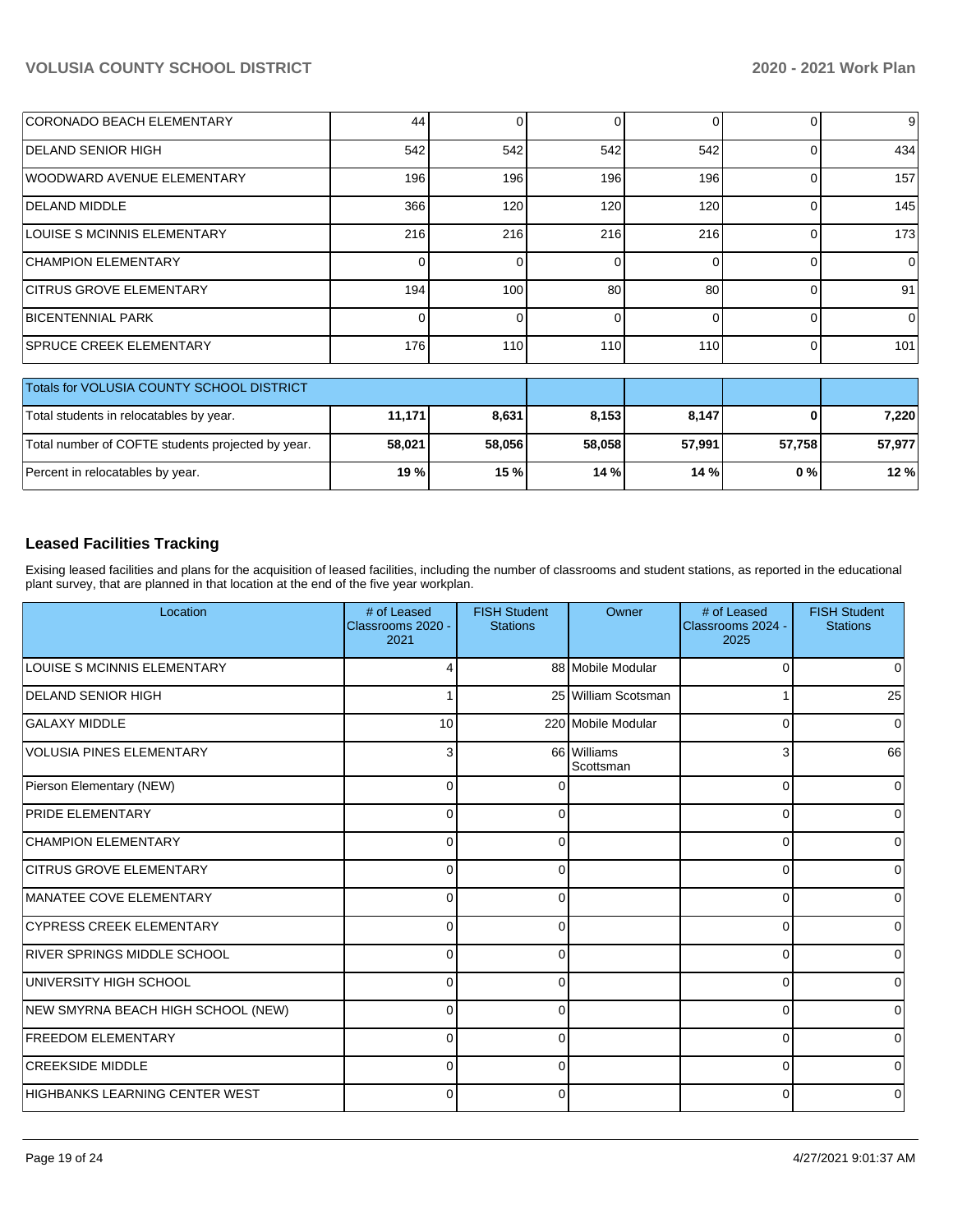| <b>SPIRIT ELEMENTARY</b>           | $\overline{0}$ | 0           | 0        | 0              |
|------------------------------------|----------------|-------------|----------|----------------|
| DAVID C. HINSON SR.                | $\Omega$       | $\Omega$    | $\Omega$ | 0              |
| <b>FRIENDSHIP ELEMENTARY</b>       | $\mathbf 0$    | $\mathbf 0$ | 0        | 0              |
| <b>DEBARY ELEMENTARY</b>           | $\mathbf 0$    | $\mathbf 0$ | 0        | 0              |
| <b>HERITAGE MIDDLE</b>             | $\mathbf 0$    | $\mathbf 0$ | 0        | 0              |
| <b>SUNRISE ELEMENTARY</b>          | $\mathbf 0$    | $\mathbf 0$ | 0        | 0              |
| PINE RIDGE SENIOR HIGH             | $\mathbf 0$    | $\mathbf 0$ | 0        | 0              |
| <b>FOREST LAKE ELEMENTARY</b>      | $\mathbf 0$    | $\mathbf 0$ | 0        | 0              |
| T D TAYLOR MIDDLE HIGH             | $\mathbf 0$    | $\mathbf 0$ | 0        | 0              |
| <b>BICENTENNIAL PARK</b>           | $\mathbf 0$    | $\mathbf 0$ | 0        | 0              |
| <b>DISCOVERY ELEMENTARY</b>        | $\mathbf 0$    | $\mathbf 0$ | 0        | 0              |
| <b>DELTONA SENIOR HIGH</b>         | $\mathbf 0$    | $\mathbf 0$ | 0        | 0              |
| TIMBERCREST ELEMENTARY             | $\mathbf 0$    | $\mathbf 0$ | 0        | 0              |
| <b>RIVERVIEW LEARNING CENTER</b>   | $\mathbf 0$    | $\mathbf 0$ | 0        | 0              |
| <b>SEABREEZE SENIOR HIGH</b>       | $\mathbf 0$    | $\mathbf 0$ | 0        | 0              |
| <b>TURIE T SMALL ELEMENTARY</b>    | $\mathbf 0$    | $\mathbf 0$ | 0        | 0              |
| <b>SOUTH DAYTONA ELEMENTARY</b>    | $\mathbf 0$    | $\mathbf 0$ | 0        | 0              |
| SOUTHWESTERN MIDDLE                | $\mathbf 0$    | $\mathbf 0$ | 0        | 0              |
| <b>EDITH I STARKE ELEMENTARY</b>   | $\mathbf 0$    | $\mathbf 0$ | 0        | 0              |
| <b>OSCEOLA ELEMENTARY</b>          | $\mathbf 0$    | $\mathbf 0$ | 0        | 0              |
| PIERSON ELEMENTARY(OLD)            | $\mathbf 0$    | $\mathbf 0$ | 0        | 0              |
| PORT ORANGE ELEMENTARY             | $\mathbf 0$    | $\mathbf 0$ | 0        | 0              |
| ATLANTIC SENIOR HIGH               | $\Omega$       | $\mathbf 0$ | $\Omega$ | 0              |
| <b>SWEETWATER ELEMENTARY</b>       | $\mathbf 0$    | $\mathbf 0$ | 0        | 0              |
| <b>READ-PATTILLO ELEMENTARY</b>    | 0              | $\Omega$    | 0        | 0              |
| ORANGE CITY ELEMENTARY             | $\mathbf 0$    | 0           | 0        | $\overline{0}$ |
| <b>ORMOND BEACH MIDDLE</b>         | $\Omega$       | $\Omega$    | $\Omega$ | 0              |
| ORTONA ELEMENTARY                  | $\Omega$       | $\mathbf 0$ | 0        | 0              |
| SPRUCE CREEK SENIOR HIGH           | $\Omega$       | $\mathbf 0$ | 0        | 0              |
| <b>SPRUCE CREEK ELEMENTARY</b>     | $\Omega$       | $\mathbf 0$ | 0        | $\Omega$       |
| <b>SUGAR MILL ELEMENTARY</b>       | $\Omega$       | $\mathbf 0$ | 0        | 0              |
| MAINLAND SENIOR HIGH               | $\Omega$       | $\mathbf 0$ | 0        | $\Omega$       |
| <b>HORIZON ELEMENTARY</b>          | $\Omega$       | $\mathbf 0$ | 0        | 0              |
| <b>GEORGE W MARKS ELEMENTARY</b>   | $\Omega$       | $\mathbf 0$ | 0        | $\Omega$       |
| <b>INDIAN RIVER ELEMENTARY</b>     | $\Omega$       | $\Omega$    | 0        | 0              |
| <b>EDGEWATER PUBLIC ELEMENTARY</b> | $\Omega$       | $\mathbf 0$ | 0        | $\Omega$       |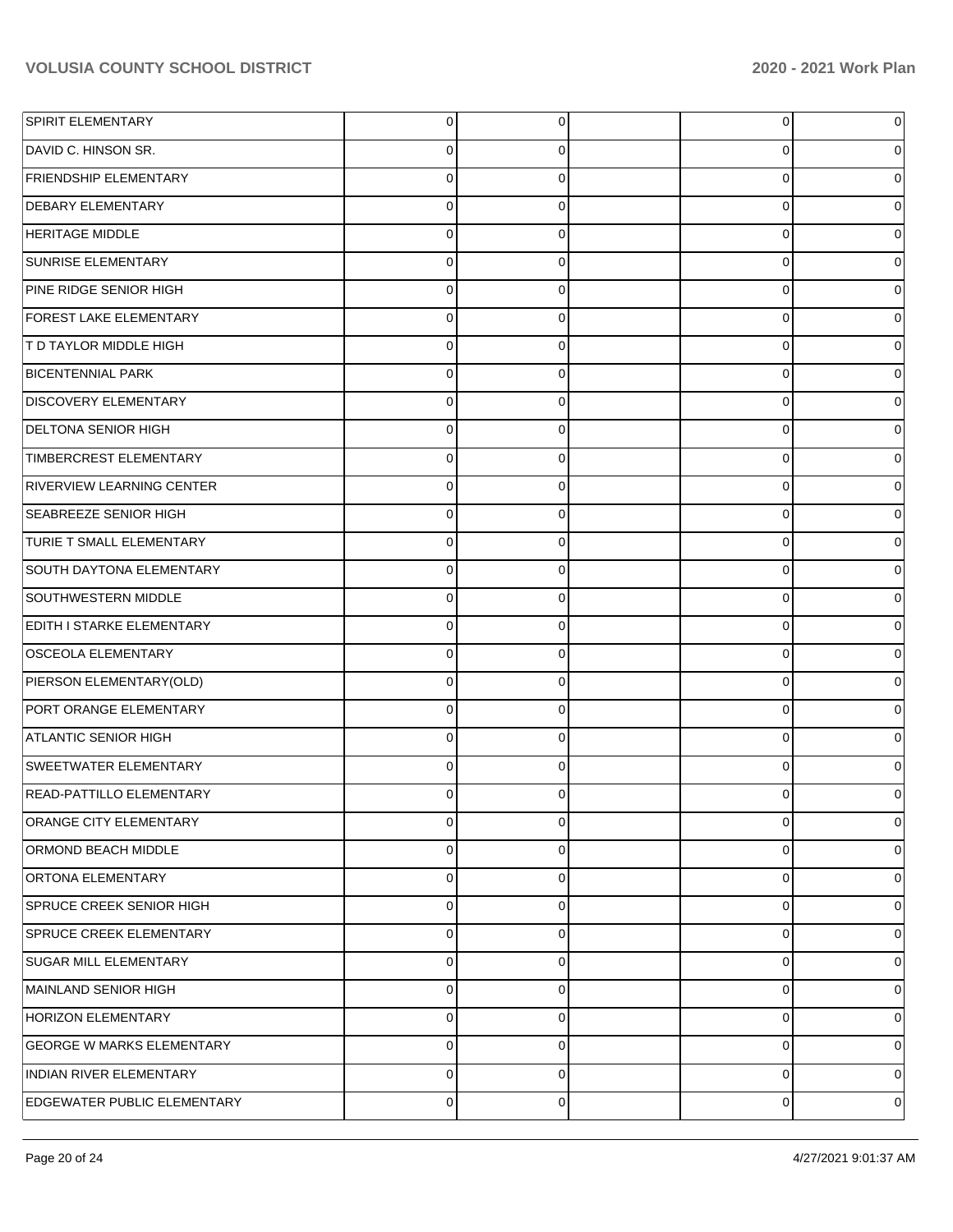| NEW SMYRNA BEACH MIDDLE        | $\Omega$ | 0        | 0        | $\Omega$    |
|--------------------------------|----------|----------|----------|-------------|
| <b>OSTEEN ELEMENTARY</b>       | 0        | $\Omega$ | 0        | 0           |
| <b>PALM TERRACE ELEMENTARY</b> | $\Omega$ | 0        | 0        | 0           |
| HOLLY HILL SCHOOL              | $\Omega$ | $\Omega$ | $\Omega$ | $\Omega$    |
| R J LONGSTREET ELEMENTARY      | $\Omega$ | 0        | $\Omega$ | 0           |
| WESTSIDE ELEMENTARY            | $\Omega$ | 0        | 0        | 0           |
| SILVER SANDS MIDDLE            | O        | 0        | $\Omega$ | $\Omega$    |
| WOODWARD AVENUE ELEMENTARY     | $\Omega$ | 0        | 0        | 0           |
| <b>DELAND MIDDLE</b>           | 0        | 0        | 0        | 0           |
| <b>DELTONA MIDDLE</b>          | $\Omega$ | $\Omega$ | $\Omega$ | $\Omega$    |
| DELTONA LAKES ELEMENTARY       | $\Omega$ | 0        | $\Omega$ | $\Omega$    |
| ENTERPRISE ELEMENTARY          | $\Omega$ | $\Omega$ | $\Omega$ | ٥I          |
| <b>PATHWAYS ELEMENTARY</b>     | $\Omega$ | 0        | 0        | 0           |
| PINE TRAIL ELEMENTARY          | $\Omega$ | $\Omega$ | 0        | 0           |
| CHISHOLM ELEMENTARY            | $\Omega$ | $\Omega$ | $\Omega$ | $\Omega$    |
| <b>ORMOND BEACH ELEMENTARY</b> | 0        | 0        | 0        | 0           |
| CORONADO BEACH ELEMENTARY      | 0        | 0        | 0        | 0           |
| <b>BONNER ELEMENTARY</b>       | $\Omega$ | 0        | 0        | $\Omega$    |
| <b>BLUE LAKE ELEMENTARY</b>    | $\Omega$ | $\Omega$ | $\Omega$ | 0           |
| <b>TOMOKA ELEMENTARY</b>       | $\Omega$ | 0        | 0        | $\mathbf 0$ |
| CAMPBELL MIDDLE                | $\Omega$ | $\Omega$ | 0        | $\Omega$    |
|                                | 18       | 399      |          | 91          |

## **Failed Standard Relocatable Tracking**

Relocatable units currently reported by school, from FISH, and the number of relocatable units identified as 'Failed Standards'.

Nothing reported for this section.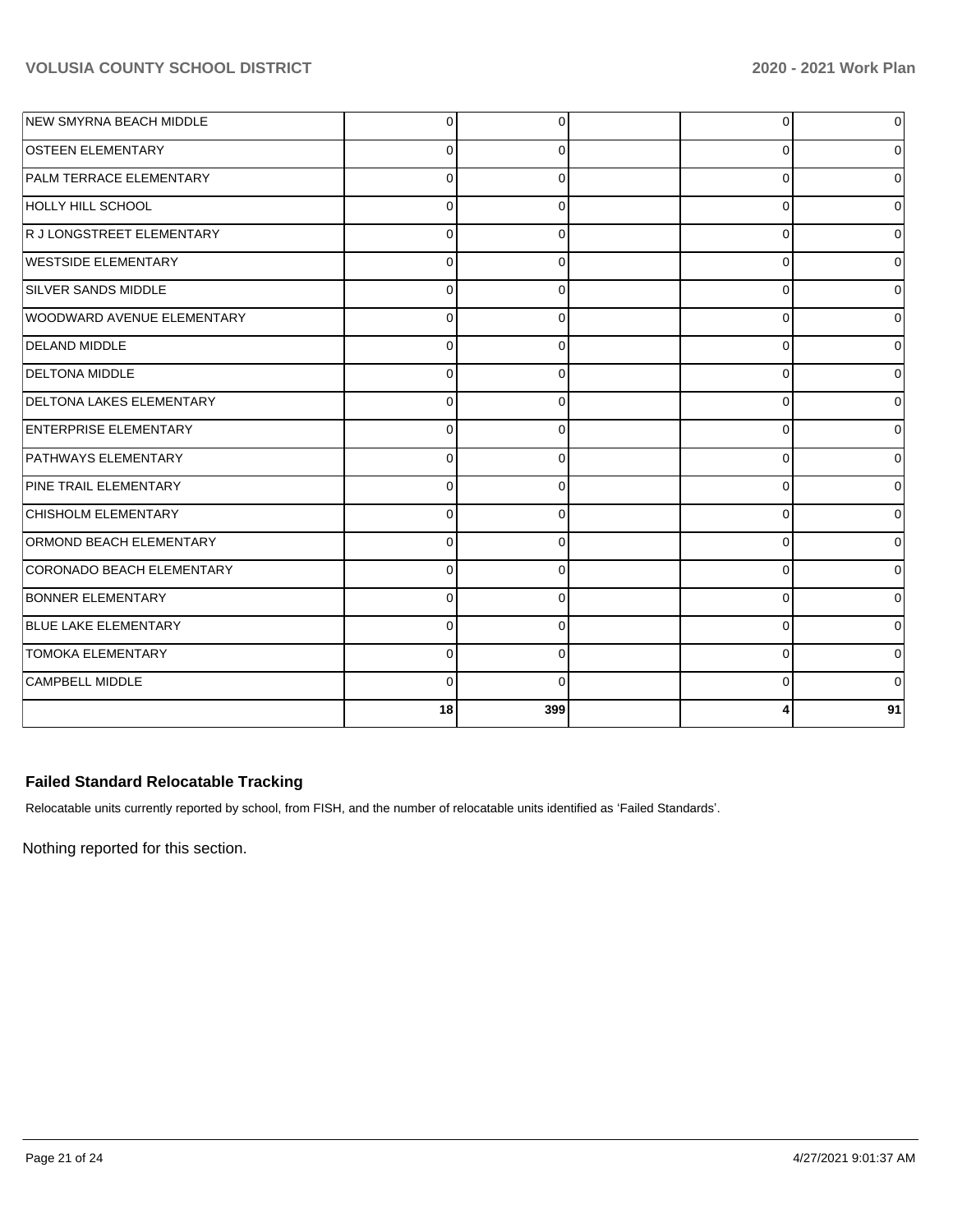# **Planning**

#### **Class Size Reduction Planning**

**Plans approved by the school board that reduce the need for permanent student stations such as acceptable school capacity levels, redistricting, busing, year-round schools, charter schools, magnet schools, public-private partnerships, multitrack scheduling, grade level organization, block scheduling, or other alternatives.**

Various methods have been utilized in an attempt to meet the class size reduction requirement. The methods include but are not limited to redistricting, hiring additional teachers, co-teaching, and combination classes. This year the district designated all schools as schools of choice.

#### **School Closure Planning**

**Plans for the closure of any school, including plans for disposition of the facility or usage of facility space, and anticipated revenues.** 

The school district has approved the consolidation of Osceola and Ortona Elementary schools. Construction will be complete in 2022. At which time Osceola Elementary school will be closed.

## **Long Range Planning**

#### **Ten-Year Maintenance**

District projects and locations regarding the projected need for major renovation, repair, and maintenance projects within the district in years 6-10 beyond the projects plans detailed in the five years covered by the work plan.

Nothing reported for this section.

#### **Ten-Year Capacity**

Schedule of capital outlay projects projected to ensure the availability of satisfactory student stations for the projected student enrollment in K-12 programs for the future 5 years beyond the 5-year district facilities work program.

Nothing reported for this section.

#### **Ten-Year Planned Utilization**

Schedule of planned capital outlay projects identifying the standard grade groupings, capacities, and planned utilization rates of future educational facilities of the district for both permanent and relocatable facilities.

| Grade Level Projections         | <b>FISH</b><br><b>Student</b><br><b>Stations</b> | <b>Actual 2019 -</b><br>2020 FISH<br>Capacitv | Actual<br>$2019 -$<br>2020<br>COFTE. | <b>Utilization</b> | Actual 2019 - 2020   Actual 2020 - 2021 / 2029 - 2030 new<br><b>Student Capacity to be added/removed  </b> | <b>Projected 2029 - Projected 2029 -</b><br>2030 COFTE | 2030 Utilization |
|---------------------------------|--------------------------------------------------|-----------------------------------------------|--------------------------------------|--------------------|------------------------------------------------------------------------------------------------------------|--------------------------------------------------------|------------------|
| Elementary - District<br>Totals | 35.448                                           | 35.448                                        | 25.926.60                            | 73.14 %            |                                                                                                            |                                                        | 0.00%            |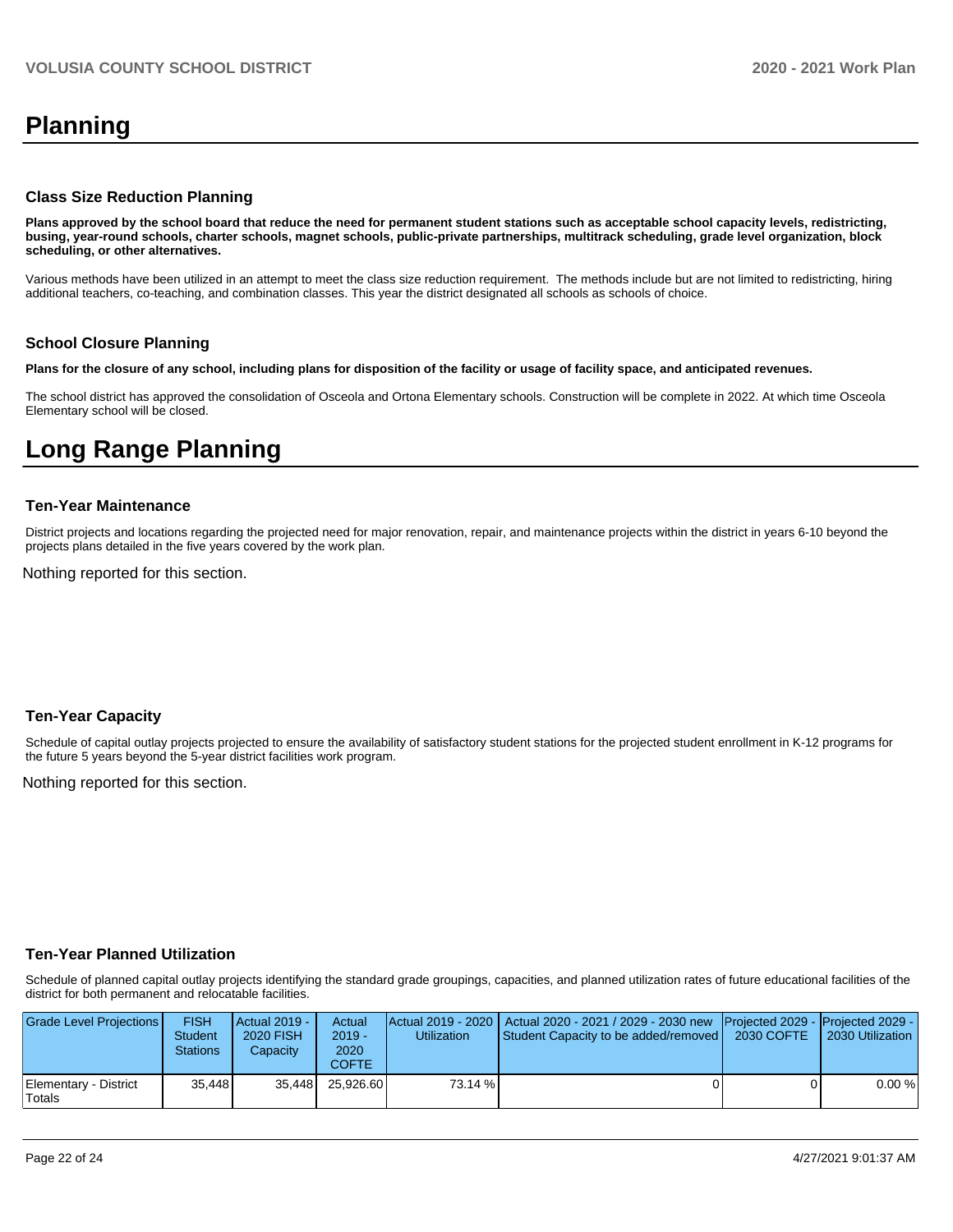|                          | 79.895 | 76,409 | 57.620.85 | 75.41 % |  | 0.00% |
|--------------------------|--------|--------|-----------|---------|--|-------|
| Other - ESE, etc         | 382    | 187 I  | 47.76     | 25.67 % |  | 0.00% |
| High - District Totals   | 22.556 | 21.423 | 16,313.40 | 76.15 % |  | 0.00% |
| Middle - District Totals | 21,509 | 19,351 | 15,333.09 | 79.24 % |  | 0.00% |

**Combination schools are included with the middle schools for student stations, capacity, COFTE and utilization purposes because these facilities all have a 90% utilization factor. Use this space to explain or define the grade groupings for combination schools.** 

No comments to report.

## **Ten-Year Infrastructure Planning**

Nothing reported for this section.

#### **Twenty-Year Maintenance**

District projects and locations regarding the projected need for major renovation, repair, and maintenance projects within the district in years 11-20 beyond the projects plans detailed in the five years covered by the work plan.

Nothing reported for this section.

#### **Twenty-Year Capacity**

Schedule of capital outlay projects projected to ensure the availability of satisfactory student stations for the projected student enrollment in K-12 programs for the future 11-20 years beyond the 5-year district facilities work program.

Nothing reported for this section.

#### **Twenty-Year Planned Utilization**